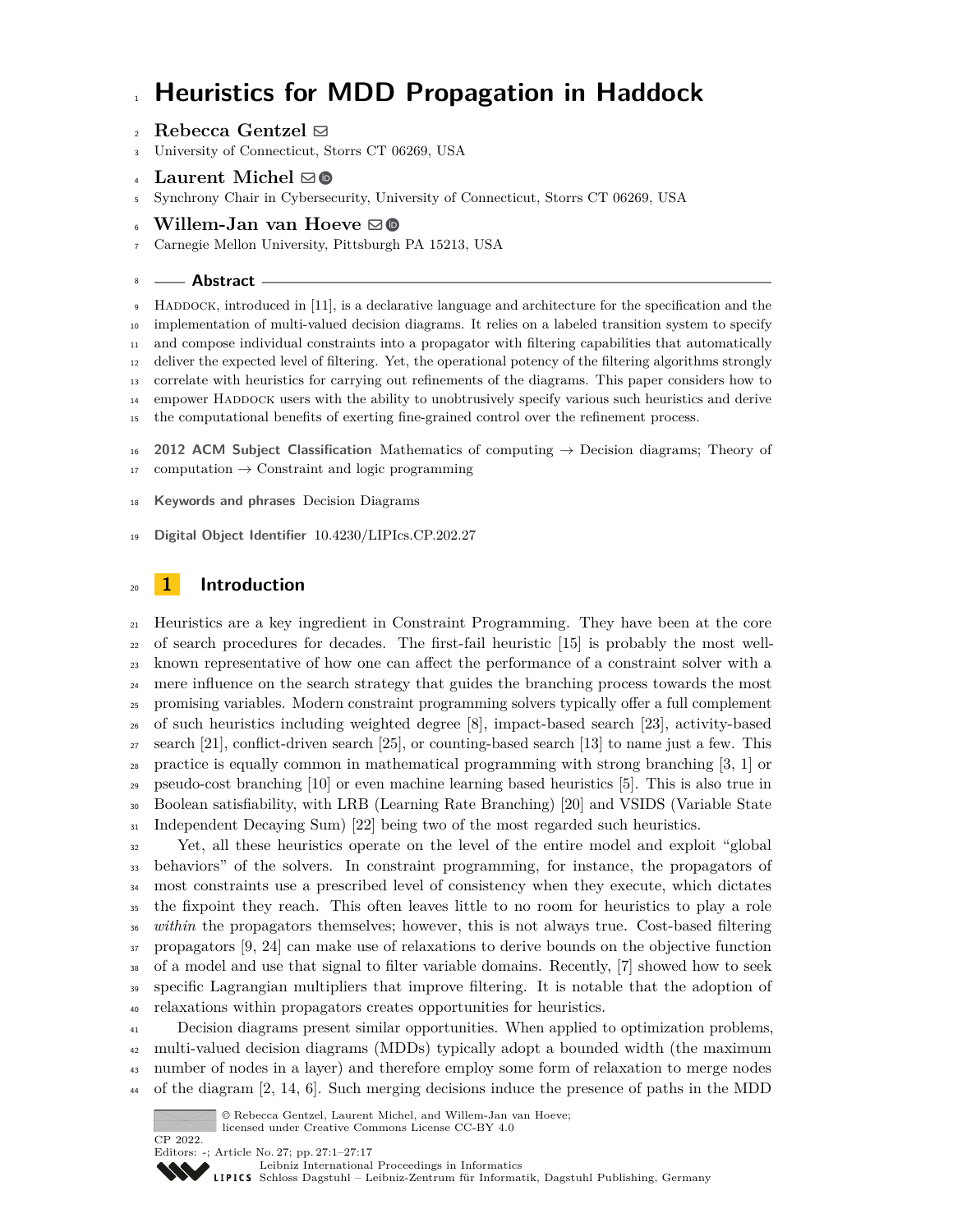that no longer correspond to solutions, necessitating a search process to seek solutions. During the search, internal nodes belonging to layers of the MDD propagator get filtered out (possibly leading to the filtering of variable domains) which reduces the layer size and prompts refinement phases. Indeed, a depleted layer has room to accommodate more nodes that only currently exist in a latent form as part of another, merged node within the layer. Merging and refining nodes are core operations that raise key questions about the impact of choices made on the quality of the obtained relaxation. *The purpose of this paper is to explore the impact of such choices and provide the solver user with a way to dictate the policies that govern relaxation-inducing choices.* Our findings can potentially be applied to any solver that uses relaxed decision diagrams [\[6,](#page-15-12) [11,](#page-15-0) [12\]](#page-15-13). Haddock [\[11\]](#page-15-0) provides a specification language and implementation architecture for

<sup>56</sup> automatic decision diagram compilation. HADDOCK provides the rules for refining (splitting) and filtering (propagating) MDD abstractions. The filtering rules are determined by the properties and functions detailed in the specification language, but the refinement process is more abstract. While the filtering rules give valuable tools to remove arcs and states from the MDD, how the MDD is split determines whether filtering rules are able to find infeasible arcs and states and to ultimately filter domains [\[14\]](#page-15-11).

 **Contributions.** This paper presents an approach to MDD refinement containing configurable 63 heuristics that integrate into HADDOCK such that all existing HADDOCK solutions still fit the framework. These heuristics allow the tailoring of refinement rules to specific constraints or models. The rules for refinement play a large role in MDD propagation, and we present insights into why certain refinement rules outperform others.

<sup>67</sup> **Paper Structure.** The remainder of the paper is organized as follows. Section [2](#page-1-0) introduces a motivating example using among constraints. Section [3](#page-2-0) reviews the relevant preliminaries, <sup>69</sup> including the formalization used in HADDOCK. Section [4](#page-4-0) discusses the heuristics that <sup>70</sup> parameterize the refinement strategy. Section [5](#page-9-0) treats the aggressiveness of the refinement  $\pi$  process across layers through the reboot hyper-parameter, while Section [6](#page-10-0) reports on the <sup>72</sup> empirical results, and Section [7](#page-14-0) concludes the paper.

# <span id="page-1-0"></span><sup>73</sup> **2 Motivating Example**

<sup>74</sup> The following example explores the impact that state selection can have on the accuracy of <sup>75</sup> the relaxation produced by an MDD propagator.

<span id="page-1-1"></span> $76 \rightarrow$  **Example 1.** Recall the definition of the among global constraint on an ordered set X of *n*  $\pi$  variables [\[4\]](#page-15-14). It counts the number of occurrences of values taken from a given set  $\Sigma$  and  $78$  ensures that the total number is between  $l$  and  $u$ , i.e.,

$$
\text{among}(X, l, u, \Sigma) := l \leq \sum_{i=1}^{n} (x_i \in \Sigma) \leq u.
$$

80 Consider two constraints  $c_1 = \text{AMONG}(\{x_1, x_2, x_3\}, l_1 = 1, u_1 = 2, \Sigma_1 = \{1\})$  and 81 *c*<sub>2</sub> = AMONG $({x_1, x_2, x_3}, l_2 = 1, u_2 = 2, \Sigma_2 = {2}$ ) where each variable has domain  ${0, 1, 2}$ . 82 An MDD for these constraints is a layered directed acyclic graph with four layers  $(\mathcal{L}_0, \ldots, \mathcal{L}_3)$ , 83 a source  $s_{\perp}$ , and a sink  $s_{\perp}$ . Arcs flow from a node in layer  $\mathcal{L}_{i-1}$  to a node in layer  $\mathcal{L}_i$  and 84 are labeled with a domain value *v*, stating the assignment  $x_i = v$ . Every  $s_{\perp}$ - $s_{\perp}$  path denotes as a candidate solution. Each node carries a state  $s = \langle s_1, s_2 \rangle$  with  $s_1 = \langle L_1^{\downarrow}, U_1^{\downarrow}, L_1^{\uparrow}, U_1^{\uparrow} \rangle$  and  $s_2 = \langle L_2^{\downarrow}, L_2^{\uparrow}, L_2^{\uparrow}, U_2^{\uparrow} \rangle$  with the properties of  $c_1$  and  $c_2$ . Intuitively,  $L_i^{\downarrow}$  and  $U_i^{\downarrow}$  denote the <sup>87</sup> lower and upper bound, respectively, on the number of occurrences of values from  $\Sigma_i$  on any <sup>88</sup> are similarly defined on *s*-*s*<sup> $\top$ </sup> paths.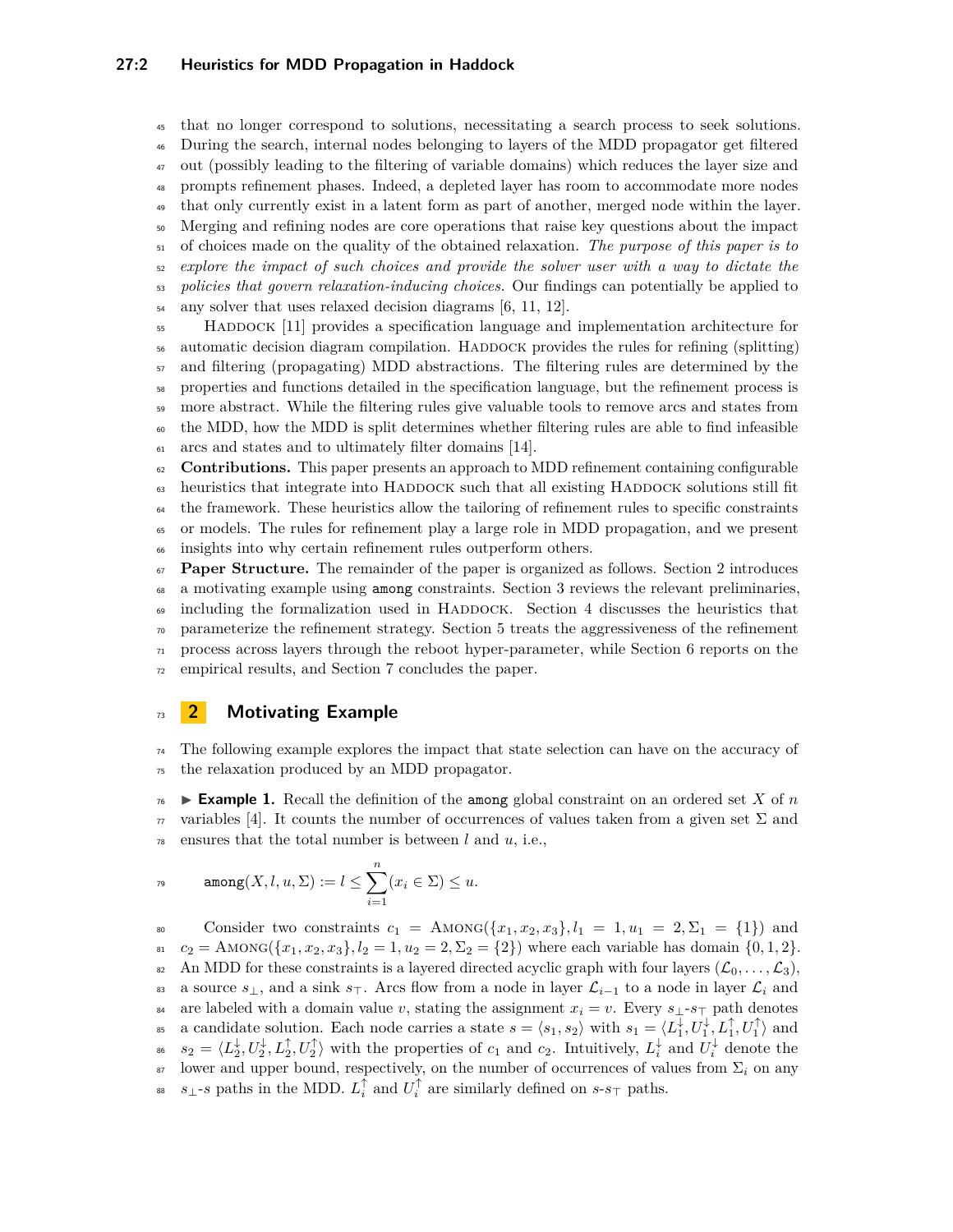<span id="page-2-1"></span>

**Figure 1** Exact refinement process. Dashed nodes and arcs can be filtered.

<sup>89</sup> Figure [1\(](#page-2-1)a) depicts the MDD at width 1. Assume one imposes a maximum width of 3. 90 Refinement begins by splitting  $\mathcal{L}_1$ . As shown in Figure [1\(](#page-2-1)b),  $\mathcal{L}_1$  can be fully split into three 91 states. Next, refinement is performed on  $\mathcal{L}_2$ . A full split is shown for this layer in Figure  $92 \text{ } 1(c)$  $92 \text{ } 1(c)$  $92 \text{ } 1(c)$ . While the state on the far left is infeasible and can be deleted, five states remain with <sup>93</sup> a maximum width of 3. A splitting of this layer partitions the five states into three groups. One partitioning strategy is to solely rely on  $L_1^{\downarrow}$ . Since there are exactly three values for  $L_1^{\downarrow}$ 94 <sup>95</sup> in these five states  $(0, 1, 2)$ , the five states group neatly. The result is shown in Figure [2\(](#page-3-0)a). <sup>96</sup> An alternative is depicted in Figure [2\(](#page-3-0)b) the grouping is based on the labels of outgoing arcs <sup>97</sup> to *s*<sup>⊤</sup> ({1}, {2}, and {0*,* 1*,* 2} after filtering infeasible arcs). While the first partition strategy <sup>98</sup> still has  $s_{\perp}$ - $s_{\perp}$  paths representing infeasible assignments, e.g.  $x_1 = 0$ ,  $x_2 = 1$ ,  $x_3 = 1$ , the 99 second partition provides an exact MDD despite  $\mathcal{L}_2$  still harboring merged states. It is clear <sup>100</sup> that choices made during refinement impact the accuracy of the MDD and its ability to filter.

#### <span id="page-2-0"></span><sup>101</sup> **3 Background**

 $102$  Following [\[11\]](#page-15-0), we formally define an MDD as a labeled transition system [\[17\]](#page-15-15):

<sup>103</sup> ▶ **Definition 2.** *A* labeled transition system *is a triplet* ⟨S*,* →*,*Λ⟩ *where* S *is a set of states,*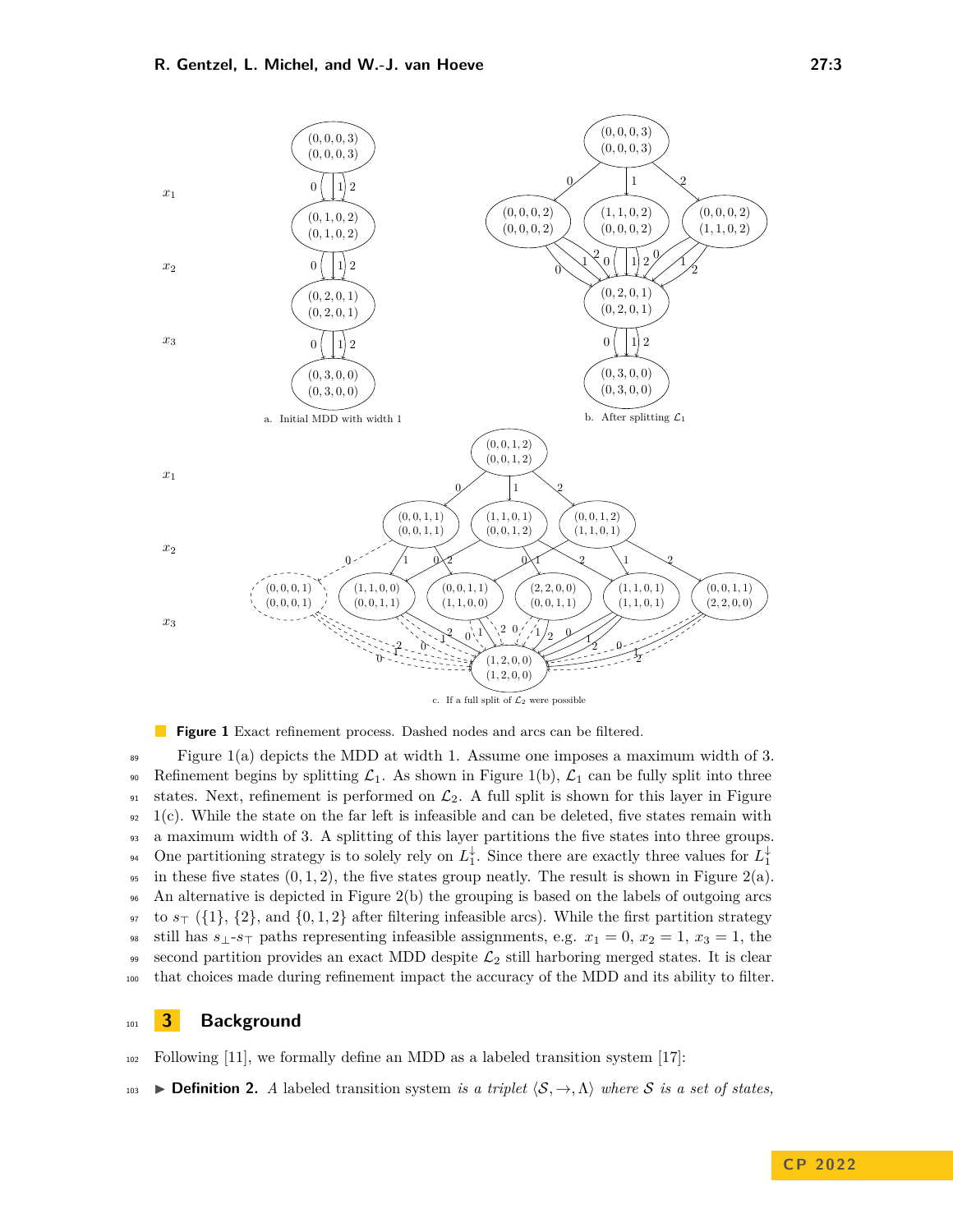<span id="page-3-0"></span>

 $\mathbb{R}^3$ **Figure 2** Options for partitioning  $\mathcal{L}_2$ . Dashed arcs can be filtered.

<sup>104</sup> → *is a relation of labeled transitions between states from* S*, and* Λ *is a set of labels used to* <sup>105</sup> *tag transitions.*

**Example 3.** Given an ordered set of variables  $X = \{x_1, \ldots, x_n\}$  with domains  $D(x_1)$ *through*  $D(x_n)$ , a multi-valued decision diagram (MDD) *on X is an LTS*  $\langle S, \rightarrow, \Lambda \rangle$  *in which:* **the state set S** is stratified in  $n + 1$  *layers*  $\mathcal{L}_0$  *through*  $\mathcal{L}_n$  *with transitions from*  $\rightarrow$  $\Box$ <sup>109</sup> *connecting states between layers i* and  $i + 1$  *exclusively;* 

- $\mathcal{L}_{10}$  **i** the transition label set  $\Lambda$  is defined as  $\bigcup_{i \in 1..n} D(x_i)$ ;
- <sup>111</sup> *a transition between two states a* ∈ L*i*−<sup>1</sup> *and b* ∈ L*<sup>i</sup> carries a label v* ∈ *D*(*xi*) *(i* ∈ 1*..n);*
- $t_{112}$  **the layer**  $\mathcal{L}_0$  consists of a single source *state s*⊥*;*
- 113 **the layer**  $\mathcal{L}_n$  consists of a single sink *state*  $s_{\top}$ *.*

 An MDD *M* can represent a constraint set with specific state definitions and transition functions. If each solution in the constraint set is represented by an *s*⊥-*s*<sup>⊤</sup> path in *M*, and vice-versa, *M* is *exact*. If *M* represents a superset of the solutions of the constraint set, it is *relaxed*. In Haddock, states consist of integer-valued sets of *properties* to represent the constraints. We next describe how these are used to automatically compile the LTS, using the Among constraint as an illustration. For a complete description, we refer to [\[11\]](#page-15-0).

120 **State Properties** As mentioned in Example [1,](#page-1-1) a state for  $AMONG(X, l, u, \Sigma)$  carries four properties, i.e.,  $\langle L^{\downarrow}, U^{\downarrow}, L^{\uparrow}, U^{\uparrow} \rangle$ , for each node *v* in the MDD:

- $L^{\downarrow}$  ∈ *Z*: minimum number of times a value in Σ is taken from *s*<sub>⊥</sub> to *v*.
- $U^{\downarrow}$  ∈ ℤ: maximum number of times a value in Σ is taken from  $s_{\perp}$  to *v*.
- $L^{\uparrow}$  ∈ *Z*: minimum number of times a value in Σ is taken from *v* to *s*⊤.
- $U^{\uparrow}$  ∈ Z: maximum number of times a value in Σ is taken from *v* to  $s<sub>T</sub>$ .

126 We initialize the state for the source  $s_\perp$  as  $\langle 0, 0, -, - \rangle$  and the sink  $s_\perp$  as  $\langle -, -, 0, 0 \rangle$ .

**Transition Functions** The transition between a node  $a \in \mathcal{L}_{i-1}$  and  $b \in \mathcal{L}_i$  is an arc  $(a, b)$ labeled by a value  $\ell \in D(x_i)$ . We use *transition functions*  $T^{\downarrow}(a, b, i, \ell)$  and  $T^{\uparrow}(b, a, i, \ell)$  to 129 derive the property values (the states) for *b* and *a*, respectively. For each individual property *p*, 130 we use the function  $f(s, p, \ell)$  for a given state *s*. For AMONG, we apply  $f(s, p, \ell) = p(s) + (\ell \in$ 131  $\Sigma$ ) for each property p in  $\langle L^{\downarrow}, U^{\downarrow}, L^{\uparrow}, U^{\uparrow} \rangle$ . For example, we define  $L^{\downarrow}(b) = f(a, L^{\downarrow}, \ell)$ ,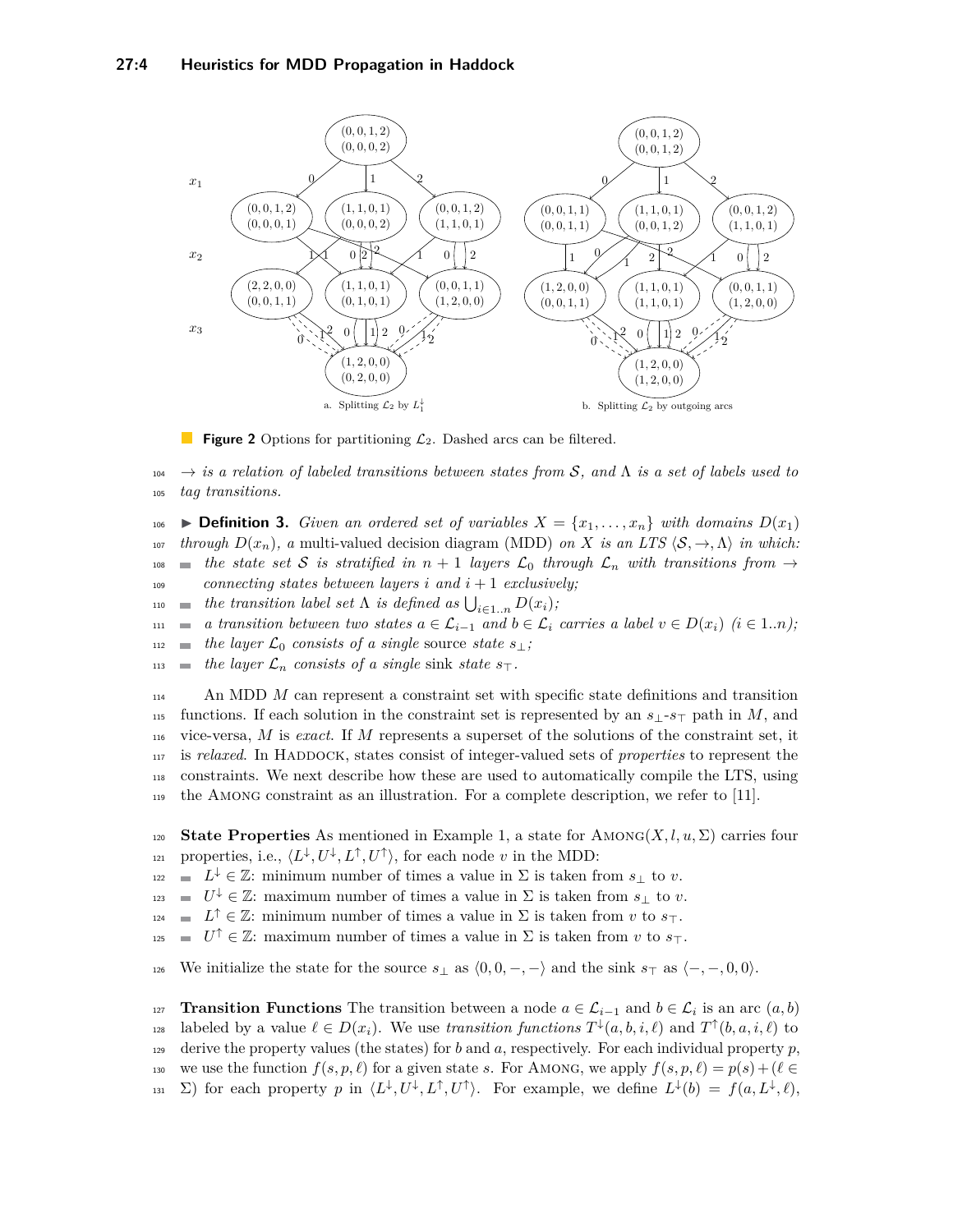i.e.,  $L^{\downarrow}(a) + (\ell \in \Sigma)$ . We likewise define  $L^{\uparrow}(a) = f(b, L^{\uparrow}, \ell)$ ,  $U^{\downarrow}(b) = f(a, U^{\downarrow}, \ell)$  and  $U^{\dagger}(a) = f(b, U^{\dagger}, \ell)$ . The state-level transition functions  $T^{\downarrow}$  and  $T^{\dagger}$  compute all the down or <sup>134</sup> up properties of the next state as follows:

$$
T^{\downarrow}(a,b,i,\ell) = \langle f(a,L^{\downarrow},\ell), f(a,U^{\downarrow},\ell), -, -\rangle
$$
  

$$
T^{\uparrow}(b,a,i,\ell) = \langle -, -, f(b,L^{\uparrow},\ell), f(b,U^{\uparrow},\ell) \rangle.
$$

 $\overline{1}$ 

146

<sup>136</sup> Note that slight variants of both functions that preserve the properties of states *b* and *a*, <sup>137</sup> respectively, in the opposite directions are equally helpful. Those are:

$$
T^{\downarrow}(a,b,i,\ell) = \langle f(a,L^{\downarrow},\ell), f(a,U^{\downarrow},\ell), L^{\uparrow}(b), U^{\uparrow}(b) \rangle
$$
  

$$
T^{\uparrow}(b,a,i,\ell) = \langle L^{\downarrow}(a), U^{\downarrow}(a), f(b,L^{\uparrow},\ell), f(b,U^{\uparrow},\ell) \rangle.
$$

**Transition Existence Function** The *transition existence function*  $E_t(a, b, i, l)$  specifies 140 whether an arc  $(a, b)$  with label  $\ell \in D(x_i)$  exists in the LTS. For AMONG, this function  $_{141}$  should ensure that the lower bound *l* is met and the upper bound *u* is not exceeded, i.e.:

$$
U^{\downarrow}(a) + (\ell \in S) + U^{\uparrow}(b) \ge l \wedge L^{\downarrow}(a) + (\ell \in S) + L^{\uparrow}(b) \le u.
$$

143 **Node Relaxation Functions** Two states *a* and *b* in the same layer  $\mathcal{L}_i$  can be relaxed  $144$  (merged) to produce a new state s' according to a *relaxation function* relax $(a, b)$ . For 145 AMONG, we can use:

$$
\mathtt{relax}(a,b) = \langle \min\{L^\downarrow(a), L^\downarrow(b)\}, \max\{U^\downarrow(a), U^\downarrow(b)\},\\ \min\{L^\uparrow(a), L^\uparrow(b)\}, \max\{U^\uparrow(a), U^\uparrow(b)\} \rangle.
$$

<sup>147</sup> We also call such relaxed states *approximate* states.

<sup>148</sup> State relaxation generalizes to an ordered set of states {*s*0*, s*1*, . . . , sk*−1} as follows:

$$
\qquad \qquad \mathsf{relax}(s_0, \mathsf{relax}(s_1, \mathsf{relax}(\ldots, \mathsf{relax}(s_{k-2}, s_{k-1})\ldots))).
$$

 For Among, we maintain MDD-bounds consistency on this expression, i.e., we only maintain a lower and upper bound on the count to ensure feasibility and rely on the above relaxation function to merge nodes and bound the width of the MDD to at most *w* states. The usage of a relaxation is precisely why we maintain bounds (*L* and *U*) in both up and down directions. Note that full MDD consistency for Among can be established in polynomial time by maintaining a set of exact counts [\[16\]](#page-15-16).

156 **Notation** For any state  $s \in \mathcal{L}_i$  with  $1 \leq i \leq n$ , let  $\delta^-(s)$  denote the set of inbound arcs from layer  $\mathcal{L}_{i-1}$ . Likewise let  $\delta^+(s)$  denote the set of outbound arcs into  $\mathcal{L}_{i+1}$ . We sometimes <sup>158</sup> (overload notation and use  $\delta^-(s)$  and  $\delta^+(s)$  to also refer to the set of states in  $\mathcal{L}_{i-1}$  and  $\mathcal{L}_{i+1}$ , <sup>159</sup> respectively, one can reach from *s* via those arcs.

#### <span id="page-4-0"></span><sup>160</sup> **4 Decision Diagram Refinement**

 $_{161}$  HADDOCK [\[11\]](#page-15-0) provides an abstract definition for refining an MDD. For refining one layer, it takes a single state, orders all of that state's incoming arcs, groups these arcs based on equivalence classes, and creates new states for each of these equivalence classes [\[14\]](#page-15-11). This process introduces space for multiple heuristics. Which relaxed state is selected for splitting? How should the results of the splitting be ordered and partitioned? This section turns these <sub>166</sub> choices into definable heuristic functions building off of the framework of HADDOCK.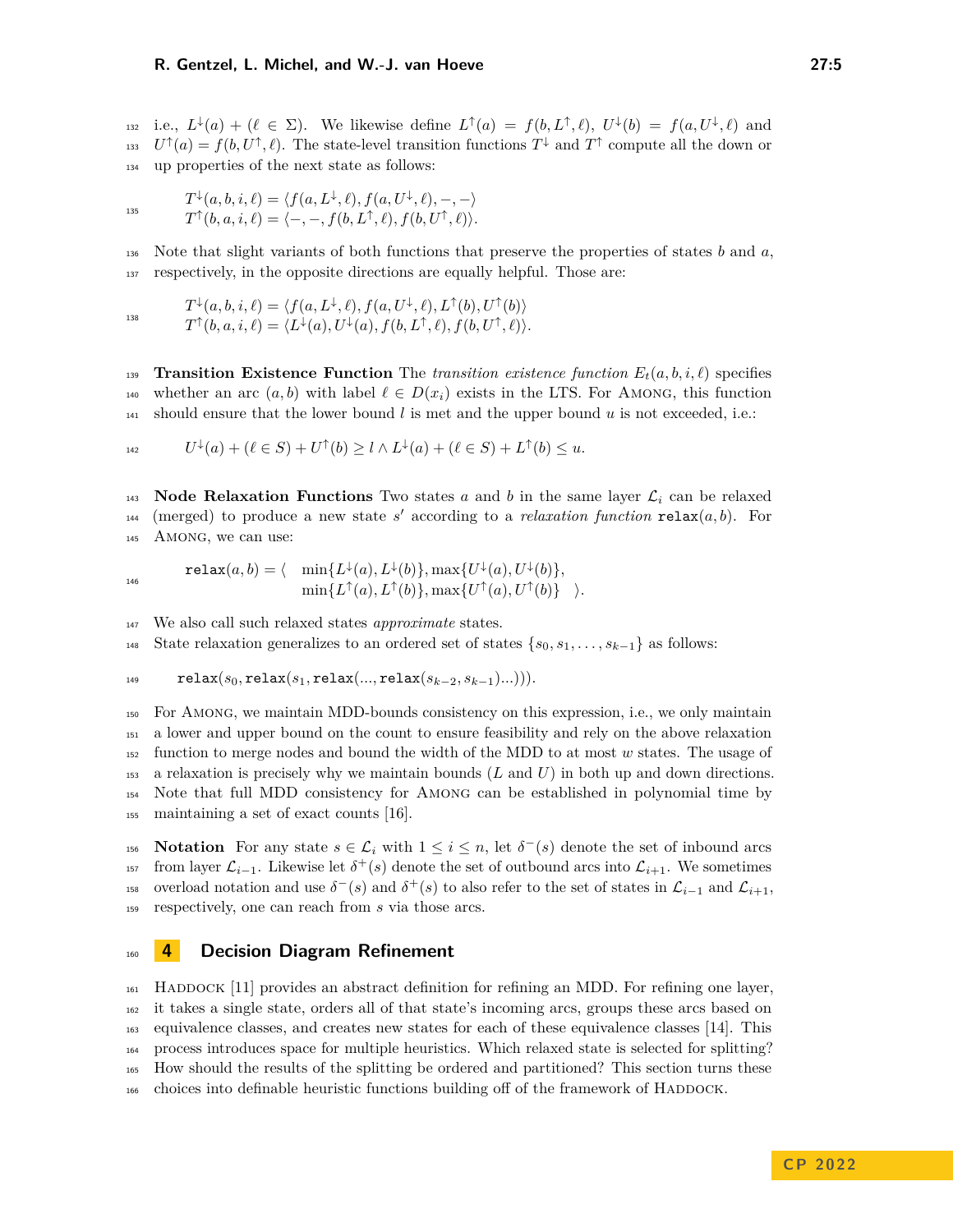<span id="page-5-0"></span>**Algorithm 1** refineLayer $(\mathcal{L}_i, [\mathcal{L}_0, \ldots, \mathcal{L}_{i-1}], w, \langle Y, Q, W \rangle)$  ${\bf Required}$ **ire:**  $|{\cal L}_i| \leq w$  $\textbf{Ensure:} \,\, |\mathcal{L}_i| = w \vee \texttt{appx}(\mathcal{L}_i) = \emptyset$  $1: \text{ while } |\mathcal{L}_i| < w \wedge \mathtt{appx}(\mathcal{L}_i) \neq \emptyset \mathtt{ do}$ 2: **let**  $s^* = \arg \max_{s \in \text{appx}(\mathcal{L}_i)} Y(s)$ 3: **let**  $cs =$ **partition**(**refine** $(s^*), Q$ )  $4: \quad \quad \textbf{if} \,\, |cs| \leq w - |\mathcal{L}_i| + 1 \,\, \textbf{then}$  $\mathcal{L}_i = \mathcal{L}_i \setminus \{s^*\} \cup \bigcup_{j=1}^{|cs|} \mathtt{relax}(cs_j)$ 6: **else** 7: **let**  $\pi = \text{permutation}(cs) | \forall j, k \in 1..|cs| : j \leq k \Rightarrow W(s_{\pi_j}) \leq W(s_{\pi_k})$  $\mathcal{L}_i = \mathcal{L}_i \setminus \{s^*\} \cup \bigcup_{j=1}^{w-|\mathcal{L}_i|} \texttt{relax}(cs_{\pi_j}) \cup \texttt{relax}(\bigcup_{j=w-|\mathcal{L}_i|+1}^{|cs|} cs_{\pi_j})$ 

 $A$ lgorithm [1](#page-5-0) gives the pseudo-code of the layer refinement. It takes as input layer  $\mathcal{L}_i$ , a 168 target width  $w$  and three functions  $Y, W$ , and  $Q$  (shown in red) that are the embodiment of the user-definable heuristics. The algorithm makes use of several sub-routines (appx, refine, partition, and permutation) that will be explained below. Algorithm [1](#page-5-0) refines a layer by repeatedly pulling out states that can be refined (if any) and replacing them in the layer by more precise versions given the availability of space in the targeted layer. The *Y* function drives the selection of the approximate state to replace, while *Q* and *W* govern the mechanisms to synthesize the replacement. The section closes with an in-depth discussion of 175 refineLayer once all its components are laid out.

## <sup>176</sup> **4.1 State Selection with** *Y*

<sup>177</sup> The first step is to select which state in the layer  $\mathcal{L}_i$  should be refined (line 2 in Alg. [1\)](#page-5-0). <sup>178</sup> When the MDD is first constructed, each layer only has one state, so this is trivial. We therefore assume that  $1 < |\mathcal{L}_i| < w$ .  $\mathcal{L}_i$  may contain both exact and approximate states as <sup>180</sup> a result of prior merging. The function call  $appx(\mathcal{L}_i)$  returns the subset of states that are <sup>181</sup> the results of prior approximations (merges). Ideally, one would wish to refine the layer and replace all approximate nodes with exact ones until  $|\mathcal{L}_i| = w$ . The order in which we select 183 an approximate state  $s^*$  for refinement is driven by *state priority functions*:

**■ Definition 4.** *A* state priority function  $Y : \mathcal{S} \to \mathbb{Z}$  takes as input state  $s = \langle P_0, \ldots, P_{k-1} \rangle$ <sup>185</sup> *and returns an integer value representing its priority where the larger is the more preferable.*

<sup>186</sup> The refinement will retract the selected state  $s$ <sup>\*</sup> from the layer and replace it with an <sup>187</sup> expansion that consists of one or more new states. The size of this expansion drives the <sup>188</sup> remainder of the algorithm. Focusing on *Y* , several natural choices come to mind. Some <sup>189</sup> are based on the local topology of the MDD around the selected state  $s^*$ , while others are 190 *semantics* driven and leverage the properties held within  $s^*$ . Recall that the layer is an <sup>191</sup> ordered set (states are ordered within the layer and have a rank between 0 and the cardinality <sup>192</sup> of the set) and that states have topological properties such as the sets of incoming  $(\delta^-(s))$ <sup>193</sup> and outgoing  $(\delta^+(s))$  arcs. While purely syntactic, these properties may be attractive. As <sup>194</sup> the newest states are the ones most recently refined, the age of states may be a useful metric:

<sup>195</sup> ▶ **Example 5** (Rank heuristics)**.** Let *Y* (*s*) = −rank(*s*) be the heuristic to first select the 196 oldest states inserted in the layer. Likewise, one can define  $Y(s) = \text{rank}(s)$  to first select the <sup>197</sup> nodes that were most recently inserted in the layer.

<sup>198</sup> Another natural option is to consider the in-degree of the state in the MDD to get: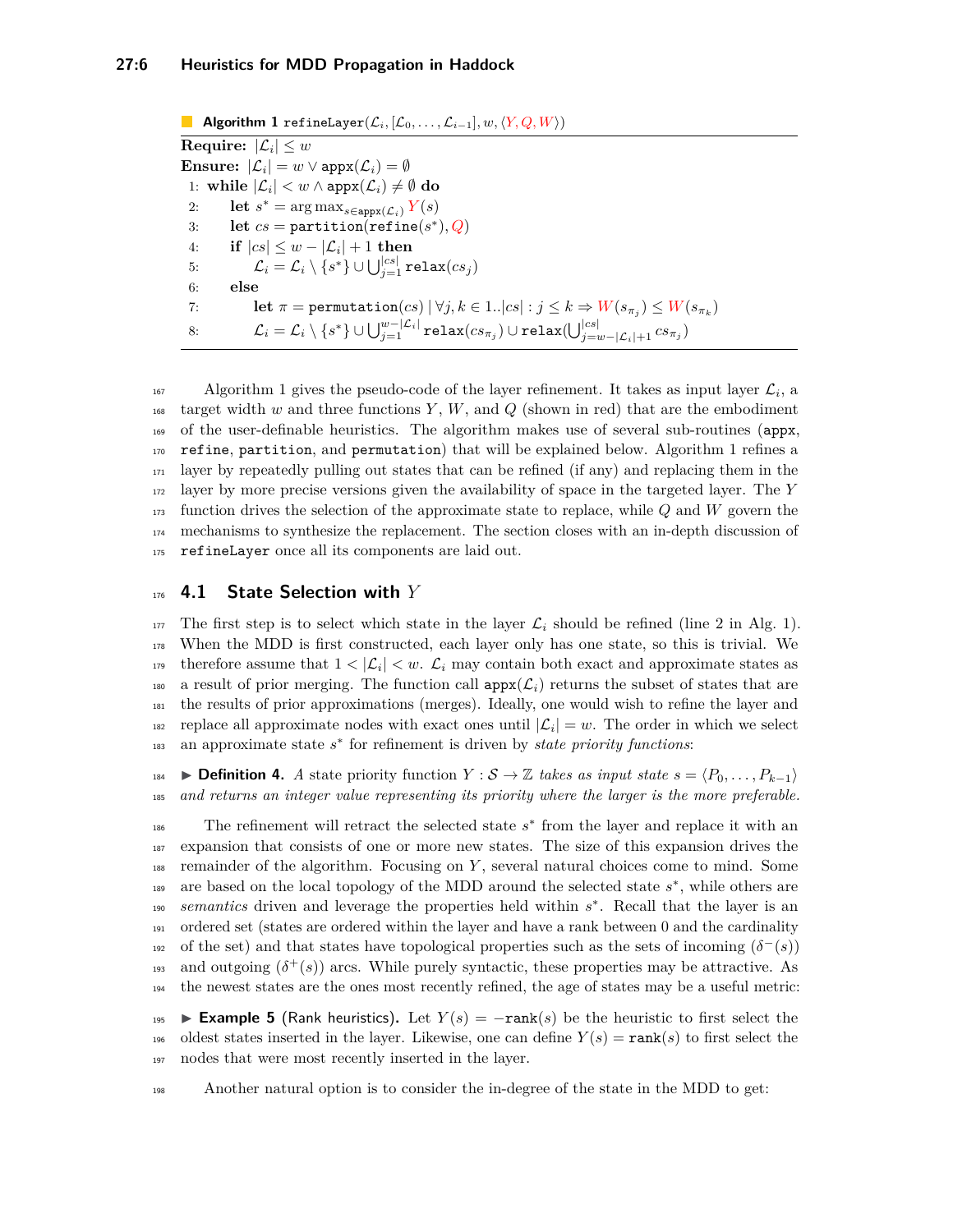**Example 6** (Degree heuristics). Let  $Y(s) = -\delta^-(s)$  be the heuristic to first select low <sup>200</sup> in-degree states, i.e., states that have few parents in the prior layer.

201 **► Example 7** (Semantics-based heuristic). Consider the constraint AMONG( $X, l, u, \Sigma$ ) using state  $s = (L^{\downarrow}, U^{\downarrow}, L^{\uparrow}, U^{\uparrow})$  with  $L^{\downarrow}$  and  $U^{\downarrow}$  as specified earlier. Define the state selection heuristic  $Y(s) = L^{\downarrow}(s) + L^{\uparrow}(s)$  to preferentially select a state with the largest lower bound <sup>204</sup> on the number of occurrences of values from Σ on any path *s*<sup>⊤</sup> to *s*⊥. Likewise, the heuristic <sup>205</sup>  $Y(s) = -(U^{\downarrow}(s) + U^{\uparrow}(s))$  would select the state with the smallest upper bound on the 206 number of occurrences of values from  $\Sigma$  along those paths.

#### <sup>207</sup> **4.2 Candidate Selection with** *Q* **and** *W*

208 Once line 2 of Algorithm [1](#page-5-0) has executed, state s<sup>\*</sup> needs to be refined. To evaluate its <sup>209</sup> incoming arcs, we define the function *A*(*s*) that collects the set of arcs leading to state *s* <sup>210</sup> from the prior layer:

$$
A(s) = \{ p_j \xrightarrow{\ell_j} s \mid p_j \in \mathcal{L}_{i-1} \land \ell_j \in D(x_i) \}
$$

Equipped with  $A(s^*)$  one can compute what the true endpoint of each arc should have been <sup>213</sup> without relaxation. The outgoing arcs of these endpoints are a subset of  $\delta^+(s^*)$  built by <sup>214</sup> removing infeasible arcs from  $\delta^+(s^*)$ . Namely for a true descendent *s'* computed from an 215 endpoint in  $A(s)$ , we have

$$
e_{216} \qquad \delta^+(s') = \{s' \xrightarrow{\ell_j} c_j \mid s \xrightarrow{\ell_j} c_j \in \delta^+(s) \land E_t(s', c_j, i, \ell_j)\}
$$

<sup>217</sup> If  $\delta^+(s') = \emptyset$ , then the corresponding arc in  $A(s^*)$  can be removed from the MDD. With this, 218 we can compute  $K(s^*)$ , the multiset of true descendants according to the remaining arcs in 219  $A(s^*)$  thanks to the forward state transition rule  $T^{\downarrow}$ :

$$
K(s) = \{s' = T^{\downarrow}(p_j, s, i, \ell_j) \mid p_j \xrightarrow{\ell_j} s \in A(s) \land \delta^+(s') \neq \emptyset\}.
$$

221 Note how relax $(K(s^*)) = s^*$  since  $K(s^*)$  is none other than the multiset of states that  $_{222}$  would yield  $s^*$  if merged. The **refine**( $s^*$ ) function in Algorithm [1](#page-5-0) (line 3) is responsible  $\sum_{z=23}$  for producing the multiset  $K(s^*)$ . With unbounded width, one could retain the *unique* states in  $K(s^*)$  and add all of them into  $\mathcal{L}_i \setminus \{s^*\}$  to upgrade  $s^*$ . Otherwise, we need to  $_{225}$  group together states in  $K(s^*)$  to be merged. The generic partition function (line 3 in 226 Alg. [1\)](#page-5-0) returns a partition of  $K(s^*)$  into multisets  $S_1, \ldots, S_p$ , each of which representing an approximately equivalent multiset of states. That is,  $S_i \subseteq K(s^*)$  for  $1 \leq i \leq p$ ,  $S_i \cap S_j = \emptyset$ for  $1 \leq i < j \leq p$ , and  $\bigcup_{i=1}^{p} S_i = K(s^*)$ . The heuristic function *Q* determines which states <sup>229</sup> should be grouped together. For example, if *Q* is a binary relation that encodes equality, 230 **partition**( $K(s^*)$ , Q) must ensure that  $Q(a, b)$  holds for all  $a, b \in S_i$  ( $1 \le i \le p$ ) and  $Q(a, b)$  $\alpha$ <sup>231</sup> does not hold for all  $a \in S_i$ ,  $b \in S_j$   $(1 \leq i < j \leq p)$ .

Whenever  $|S_i| > 1$ , we can apply the relax function to collapse  $S_i$  into a single state. <sup>233</sup> The resulting states can all be added to the layer if it would not exceed maximum width <sup>234</sup> (lines 4-5 in Alg. [1\)](#page-5-0). Otherwise, we need to determine which states to add and which to <sup>235</sup> merge. To do this, we use heuristic function *W* to compute a sorted permutation of the 236 partition  $S_1, \ldots, S_p$ . The permutation induced by W identifies the first (and most promising) <sup>237</sup> *w* −  $|\mathcal{L}_i|$  collapsed states for inclusion and merges the remaining ones into a single state.

<sup>238</sup> To formalize the description above, let us adopt the following definitions: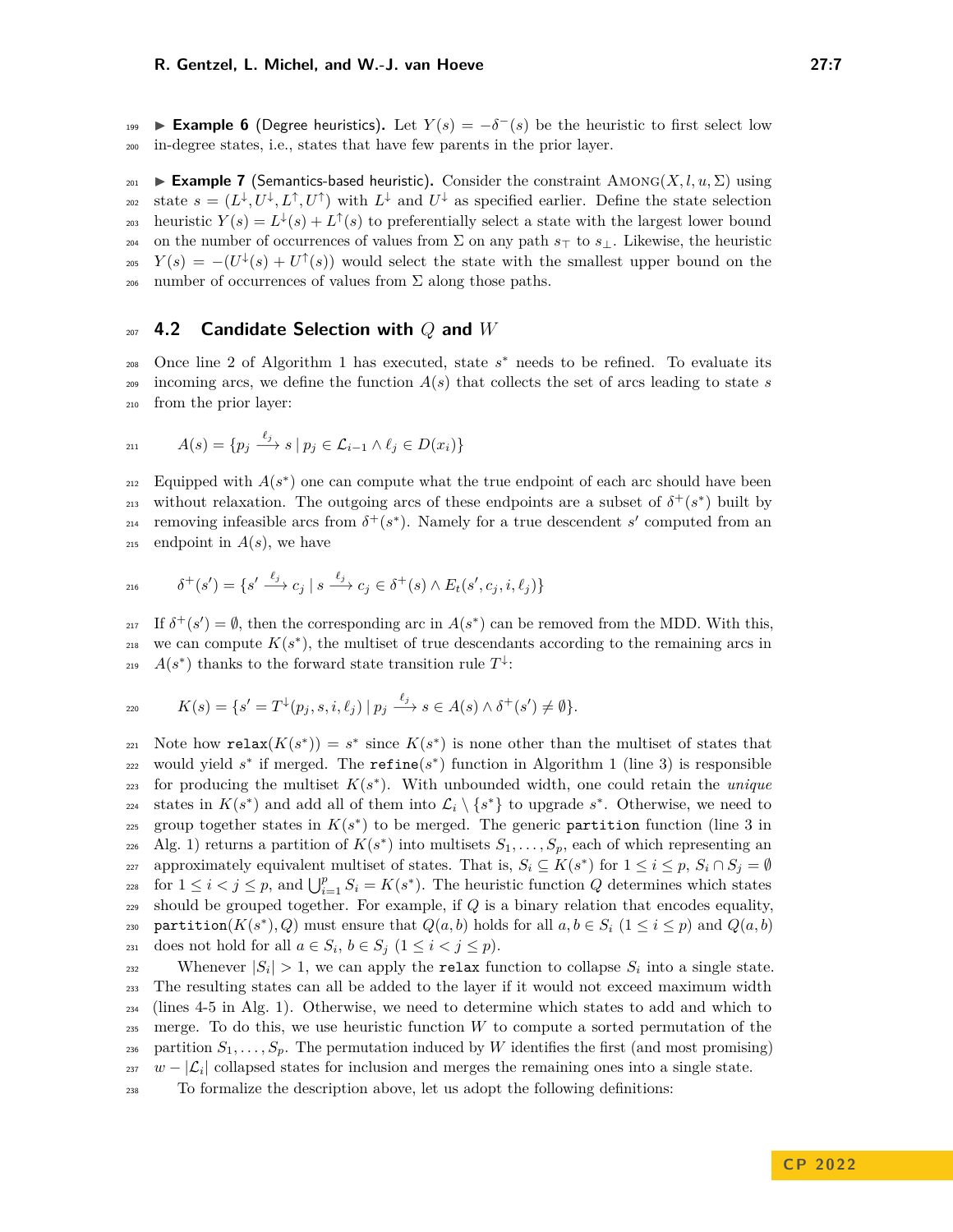**Definition 8** (Equivalence class). A state equivalence function *takes the form*  $Q : S \times S \to \mathbb{B}$ . 240 *It takes as input states*  $a = \langle A_0, \ldots, A_{k-1} \rangle$  and  $b = \langle B_0, \ldots, B_{k-1} \rangle$  and returns whether the <sup>241</sup> *two states are considered similar enough.*

<sup>242</sup> So long as *Q* is an equivalence relation (reflexive, symmetric, and transitive), *Q* can generate  $_{243}$  a partition of  $K(s^*)$ . Naturally, the most direct example is pure *equality*.

**Example 9** (Equality). Let  $\overline{Q}(a, b)$  be a binary state equivalence function that holds over 245 states  $a = \langle A_0, \ldots, A_{k-1} \rangle$  and  $b = \langle B_0, \ldots, B_{k-1} \rangle$  when all properties are point-wise equal, i.e.,  $\overline{Q}(a, b)$  holds if and only if  $\bigwedge_{i=0}^{k-1} A_i = B_i$ .

 While combining equal states is helpful, one may wish to group states that are similar but not identical. We refer to all other types of state equivalence as *approximate equivalence*. Which properties are used for determining equivalence may be problem dependent. Hence the desire to make it programmable. Any states that are deemed *approximately equivalent* are relaxed together by virtue of being members of the same class. The desire to preserve a strong relaxation should bias the design of *Q* to induce the weakest possible losses as a result of applying the relax function. To appreciate this *semantic* use, consider this example:

<span id="page-7-0"></span>**Example 10** (Bound Slackness). Consider the constraint  $\text{AMONG}(x, l, u, \Sigma)$  using state <sup>255</sup>  $s = (L^{\downarrow}, U^{\downarrow}, L^{\uparrow}, U^{\uparrow})$  as before. It is easy to assess how close the current bounds on the <sup>256</sup> number of occurrences of values in  $\Sigma$  are compared to *l* and *u*. Given two states  $a, b \in K(s)$ , <sup>257</sup>  $a = T^{\downarrow}(p_a, s, i, \ell_a)$  and  $b = T^{\downarrow}(p_b, s, i, \ell_b)$ . If  $L^{\downarrow}(a) + L^{\uparrow}(a)$  and  $L^{\downarrow}(b) + L^{\uparrow}(b)$  are equally  $258$  close to *l*, one would incur a weak loss of precision when merging *a* with *b* since merging uses <sup>259</sup> min on property  $L^{\downarrow}$ , and  $L^{\uparrow}(a) = L^{\uparrow}(b) = L^{\uparrow}(s)$  because *a* and *b* are derived by only calling the *forward* state transition rule. The same argument applies to the  $U^{\downarrow}, U^{\uparrow}$  properties and <sup>261</sup> the distance to the upper bound *u*. Therefore, let  $Q_t(a, b)$  be a parametric approximate <sup>262</sup> equivalence class (with parameter *t*) defined as

$$
Q(a,b) = ((l - (L^{\downarrow}(a) + L^{\uparrow}(a)) > t) = (l - (L^{\downarrow}(b) + L^{\uparrow}(b)) > t))
$$
  

$$
\wedge ((u - (U^{\downarrow}(a) + U^{\uparrow}(a)) > t) = (u - (U^{\downarrow}(b) + U^{\uparrow}(b)) > t))
$$

Interestingly, setting  $t = 0$  means that states a and b are equivalent as soon as both bounds 265 have any amount of slack while  $t = +\infty$  means that the inequalities are never satisfied forcing <sup>266</sup> each state to stand in a separate class (no relaxations as a result of similar slackness).

 $\mathcal{L}_{267}$   $\triangleright$  **Definition 11** (Weight function). A candidate weight function *takes the form*  $W : \mathcal{S} \to \mathbb{Z}$ . <sup>268</sup> *It takes as input a state and returns an integer value representing its desirability (smaller is* <sup>269</sup> *better).*

The weight function is used to derive a permutation of  $K(s^*)$ . Consider the following <sup>271</sup> examples that leverage simple structural properties:

**Example 12** (Number of arcs heuristic). Let  $W(s) = |\delta^-(s)|$  be the heuristic that favors <sup>273</sup> nodes with fewer antecedents in the layer above.

<sup>274</sup> ▶ **Example 13** (Parent rank heuristic)**.** Let *W*(*s*) = − max*p*∈*δ*−(*s*) *rank*(*p*) be the heuristic <sup>275</sup> that favors nodes with parents that were created in the parent layer the most recently.

## <sup>276</sup> **4.3 Composing Heuristics**

<sup>277</sup> HADDOCK delivers a framework to automatically deliver MDD-driven propagators for <sup>278</sup> constraints through specifications that use state definitions together with several functions to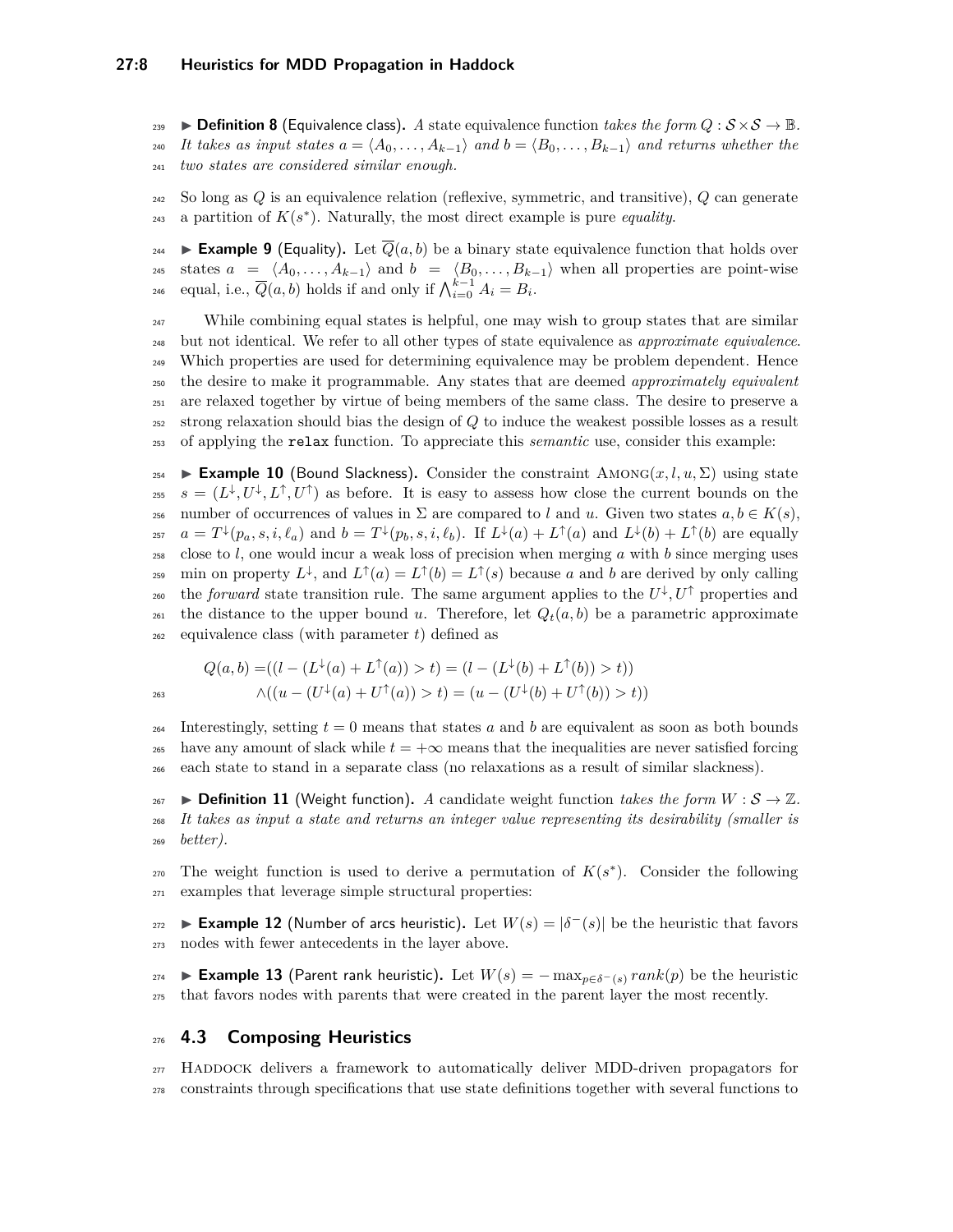<sup>279</sup> capture transition, transition existence, state existence, and relaxations. Perhaps even more

<sup>280</sup> interestingly, Haddock provides a composition mechanism to produce MDD specifications

- <sup>281</sup> from the conjunction of multiple high-level constraints. Such composite specifications then
- <sup>282</sup> drive the generation of the MDD propagator.
- <sup>283</sup> The addition of heuristics (*Y* , *Q*, and *W*) to modulate the behavior of the underlying <sup>284</sup> propagator raises a natural question. When each constraint brings its own *preferred heuristics*, <sup>285</sup> how does one combine them into a single composite heuristic for the propagator? We extend
- <sup>286</sup> the definition of an MDD language from [\[11\]](#page-15-0) to incorporate the bundle of 3 heuristics:

 $\triangleright$  **Definition 14** (MDD Language). *Given a constraint*  $c(x_1, \ldots, x_n)$  *over an ordered set* 288 *of variables*  $X = \{x_1, \ldots, x_n\}$  *with domains*  $D(x_1), \ldots, D(x_n)$  *the* MDD language *for c is*  $\mathcal{M}_c = \langle X, \mathcal{P}, s_\perp, s_\top, T^\downarrow, T^\uparrow, U, E_t, E_s, R, H = \langle Y, Q, W \rangle \rangle$  where  $\mathcal P$  is the set of  $_{290}$  *properties used to model states,*  $s_{\perp}$  *is the source state,*  $s_{\top}$  *is the sink state,*  $T^{\downarrow}$  *is the forward* 291 *state transition rule,*  $T^{\uparrow}$  *is the reverse state transition rule, U is the state update function,*  $E_t$ 292 *is the transition existence function,*  $E_s$  *is the state existence function* [\[11\]](#page-15-0), and  $H = \langle Y, Q, W \rangle$ <sup>293</sup> *is the trio of heuristics controlling the refinement process.*

## <sup>294</sup> **4.3.1 Direct Composition**

295 Consider two MDD languages  $\mathcal{M}_1$  and  $\mathcal{M}_2$  for constraints  $c_1$  and  $c_2$  defined over overlapping 296 ordered sets of variables *X* and *Y* (*X* ∩ *Y*  $\neq$   $\emptyset$ ). Let the language  $\mathcal{M}_1 \wedge \mathcal{M}_2$  denote the <sup>297</sup> composition of  $\mathcal{M}_1$  and  $\mathcal{M}_2$  and associate to it a heuristic bundle  $H_{\mathcal{M}_1 \wedge \mathcal{M}_2}$  defined as:

**Definition 15.** Given heuristic bundles  $H_{c_1} = \langle Y_{c_1}, Q_{c_1}, W_{c_1} \rangle$  and  $H_{c_2} = \langle Y_{c_2}, Q_{c_2}, W_{c_2} \rangle$ ,  $\mathcal{L}_{299}$  *let*  $H_{\mathcal{M}_1 \wedge \mathcal{M}_2} = \langle Y_{c_1} + Y_{c_2}, Q_{c_1} \wedge Q_{c_2}, W_{c_1} + W_{c_2} \rangle$  denote the heuristic bundle of the composition.

#### <sup>300</sup> **4.3.2 Portfolio Composition**

<sup>301</sup> While direct composition can be effective, it may be sometimes too restrictive. An MDD may <sup>302</sup> encapsulate several constraints that *disagree* on the guidance that they offer individually. In <sup>303</sup> such circumstances, it might be preferable instead to base the refinements on the advice of <sup>304</sup> a portfolio in which the heuristic bundles coming from each constraint are prioritized. To <sup>305</sup> allow for this, we define the *refinement portfolio* as:

 $\bullet$  **Definition 16.** *A* refinement portfolio *is an ordered list*  $(h_1, \ldots, h_k)$  *of heuristic bundles*  $\text{Cov}_i$  *with*  $h_i = \langle Y_i, Q_i, W_i \rangle$  for each  $i \in \{1, \ldots, k\}.$ 

 To understand how the portfolio is leveraged, consider the fixpoint algorithm used within an MDD propagator for the conjunction of *m* constraints  $\wedge_{i=1}^{m} c_i$  shown in Algorithms [2](#page-9-1) and [3.](#page-9-2) Blue text can be ignored at first as it relates to the reboot and maximum refinement described in Section [5.](#page-9-0) Algorithm [2](#page-9-1) is the core of the fixpoint in the MDD propagator. It first collects into the list *HP* all the heuristic bundles to be used. It then proceeds in lines 3-9 to carry out passes over the layers of the MDD. Each iteration starts with a backwards <sup>314</sup> pass going over layers  $\mathcal{L}_{n-1}$  to  $\mathcal{L}_0$  to update the "up" properties of all states. This can lead to the deletion of arcs and states. It then proceeds (line 5) with a down pass to update the forward properties of the states that changed, but also to replenish layers that are no longer full. Finally, lines 6-7 trim the variable domains to echo the changes done to the MDD representation. Any changes prompt another iteration. Algorithm [3](#page-9-2) is the crux of the 319 forward pass over layers  $\mathcal{L}_1$  to  $\mathcal{L}_n$ . The loop in lines 3-8 does the layer refinement while lines 9-10 compute the update and the pruning of each layer. While Algorithm [3](#page-9-2) implies that the process iterates over all layers, this is a simplification as the implementation only considers changed states in changed layers. That simplification does not affect the layer refinement.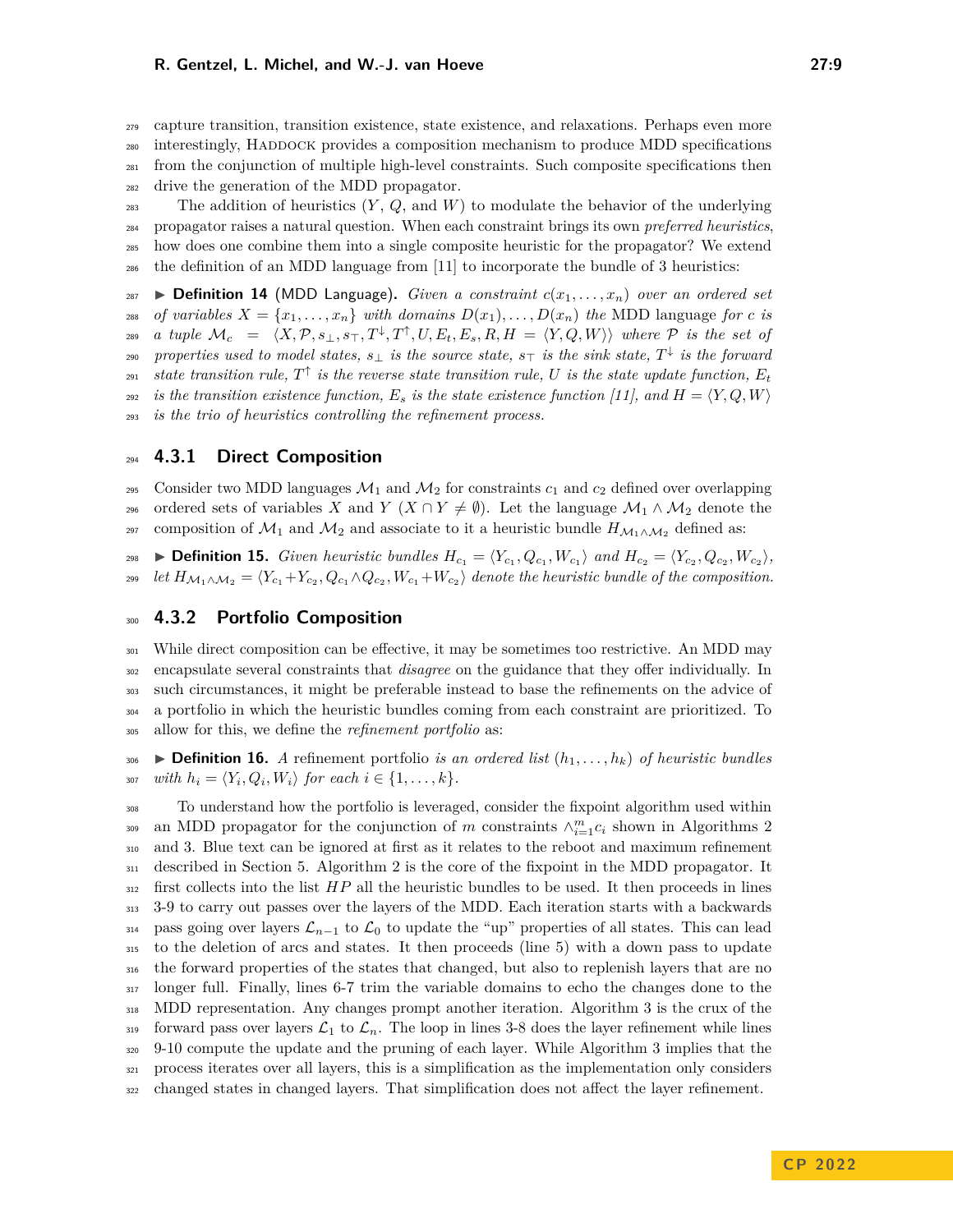<span id="page-9-1"></span>**Algorithm 2** mddFixpoint(M*<sup>c</sup>*1∧···∧*cm,* [*x*1*, . . . , xn*]*, width, reboot, maxRef*) 1: **let**  $HP = [\langle Y_1, Q_1, W_1 \rangle, \dots, \langle Y_k, Q_k, W_k \rangle]$ 2: **let**  $iter = 0$ 3: **repeat** 4: *changed* = computeUp( $\mathcal{M}_{c_1 \wedge \cdots \wedge c_m}$ ) 5: *changed* = computeDown(M*<sup>c</sup>*1∧···∧*cm, width, HP,iter, reboot, maxRef*) ∨ *changed* 6: **for**  $i \in 1..n$  **do** 7: trimVariable(*xi*) 8:  $iter = iter + 1$ 9: **until** ¬*changed*

<span id="page-9-2"></span>**Algorithm 3** computeDown(M*<sup>c</sup>*1∧···∧*cm, width, HP,iter, reboot, maxRef*)

```
1: let changed = f alse
2: if iter < maxRef then
3: for hp ∈ HP do
4: let i = 15: repeat
 6: l = \texttt{refineLayer}(\mathcal{L}_i, [\mathcal{L}_0, \dots, \mathcal{L}_{i-1}], width, hp)7: i = (l < i) ? \max(l, i - reboot) : (i + 1)8: until i = n9: for i ∈ 1..n do
10: changed = pruneLayer(\mathcal{L}_i) \vee changed
11: return changed
```
# <sup>323</sup> **4.3.3 Refinement Portfolio Options**

 $324$  Different choices for *Q* are possible. One could use (for a given constraint *c*) either an 325 approximation  $\tilde{Q}$  or pure state equality  $\overline{Q}$ . Alternatively, *both* can be used in a portfolio  $\langle Y, \overline{Q}, W \rangle, \langle Y, \overline{Q}, W \rangle$  that uses them in a round-robin style. This first conservatively expands <sup>327</sup> with a coarse equivalence, and, if room is still available, uses the finer grain equality.

## <sup>328</sup> **4.3.4 Refinement Portfolio with Constraint Ranking**

<sup>329</sup> Another option is to populate the portfolio with heuristic bundles from each constraint 330 embedded in the MDD. Given the constraint set  $\{c_1, \ldots, c_m\}$ , one can produce a portfolio  $HP = [\langle Y_{\pi_0}, Q_{\pi_0}, W_{\pi_0} \rangle, \ldots \langle Y_{\pi_{m-1}}, Q_{\pi_{m-1}}, W_{\pi_{m-1}} \rangle]$  that permutes the bundles according to 332 a user defined ordering  $\pi$ . This can be taken a step further by grouping constraints. Groups <sup>333</sup> have a single heuristic bundle obtained through composition. This grouping of constraints <sup>334</sup> for MDD refinement bears similarities to propagator groups [\[18\]](#page-15-17). Both ideas for portfolios compose, expanding *HP* to include two bundles for each constraint, one that uses  $Q_{\pi_i}$  and 336 one that uses  $Q_{\pi_i}$ . This preserves the ranking goal by prioritizing constraints with a higher  $337$  rank above constraints of lower rank while always first splitting with  $\tilde{Q}$  before  $\overline{Q}$ .

# <span id="page-9-0"></span><sup>338</sup> **5 Layer Processing**

## <sup>339</sup> **5.1 Reboot Distance**

<sup>340</sup> The refinement of a layer in Algorithm [1](#page-5-0) may terminate with a full layer  $(|\mathcal{L}_i| = w)$  that <sup>341</sup> still hosts approximate states and has the potential for further refinements. As refinements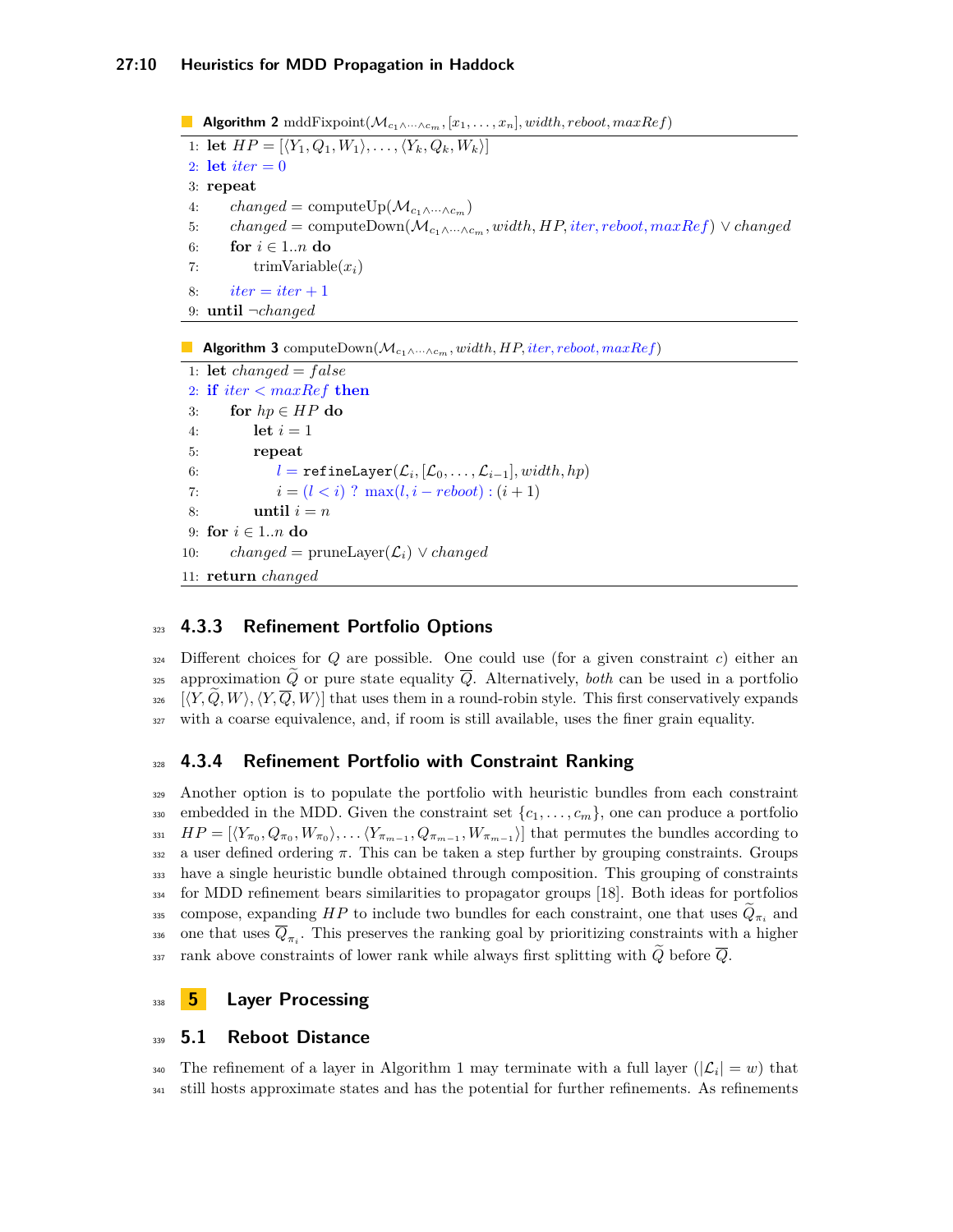(0*,* 3*,* 0*,* 0)

a. A refinement of  $\mathcal{L}_1$ 

<span id="page-10-1"></span>

b. Beginning refinement of  $\mathcal{L}_2$ 

(0*,* 3*,* 0*,* 0)

**Figure 3** Two Among constraints with maximum width=2. Highlighted nodes are approximate.

proceed through layers, a call to  $\texttt{refineLayer}(\mathcal{L}_i, \dots$  that causes the deletion of nodes in  $\mathcal{L}_i$ 342 343 and in some preceding layers  $\mathcal{L}_l$  can trigger a return to the shallowest layer  $\mathcal{L}_l$  to immediately <sup>344</sup> refine it again as opposed to continuing onward from *i*. When this happens, the referenced  $_{345}$  loop would 'reboot' to layer  $\mathcal{L}_l$ . It may be desirable to bound how far one might reboot <sup>346</sup> with a maximum reboot distance between *l* and *i*. To reflect this, we add to computeDown <sup>347</sup> the changes in blue on lines 6-7 of Algorithm [3.](#page-9-2) We further assume that refineLayer is 348 modified to return the index of the highest layer *l* changed during the function call.

**Example [1](#page-1-1)7.** Consider an MDD similar to Example 1 with  $l_2 = 2$  and maximum width 2. 350 After splitting  $\mathcal{L}_1$ , we obtain the graph in Figure [3\(](#page-10-1)a). Nodes are highlighted if their state is  $351$  relaxed. After refining  $\mathcal{L}_1$  the right state is still relaxed and cannot be refined due to lack of <sup>352</sup> space in the layer. While splitting  $\mathcal{L}_2$ , two states in  $K(s)$  have no feasible children leading to <sup>353</sup> the deletion of the corresponding arcs in  $A(s)$ . As a result, a state in  $\mathcal{L}_1$  can be removed as 354 shown in Figure [3\(](#page-10-1)b). Without reboot (or  $reboot = 0$ ),  $\mathcal{L}_2$  would continue being refined. If 355 *reboot*  $\geq 1$ , the refinement will instead elect to further refine  $\mathcal{L}_1$  first.

#### <sup>356</sup> **5.2 Maximum Refinement Iterations**

 Algorithm [2](#page-9-1) iterates until a fixpoint is reached. It may be wise to bound the number of times refinement can occur within one call to the fixpoint. We denote this the maximum refinement iterations. The refinement in Algorithm [3](#page-9-2) is conditional (line 2) and keeps track of the iteration number in Algorithm [2](#page-9-1) (lines 2, 8).

## <span id="page-10-0"></span><sup>361</sup> **6 Empirical Evaluation**

 $_{362}$  HADDOCK is part of MiniC++, a C++ implementation of the MiniCP specification [\[19\]](#page-15-18). All <sup>363</sup> benchmarks were executed on a Macbook Pro with a 3.1 GHz Intel Core i7-5557U processor

<sup>364</sup> and 16GB. This section explores the effects of several heuristics on the behavior of the

<sup>365</sup> Haddock propagator. Specifically, we consider the following experiments:

<sup>366</sup> **Experiment 1** Investigate the impact of the *Y* and *W* heuristics.

367 **Experiment 2** Explore the merits of  $\widetilde{Q}$ ,  $\overline{Q}$ , and a portfolio using first  $\widetilde{Q}$ , then  $\overline{Q}$ .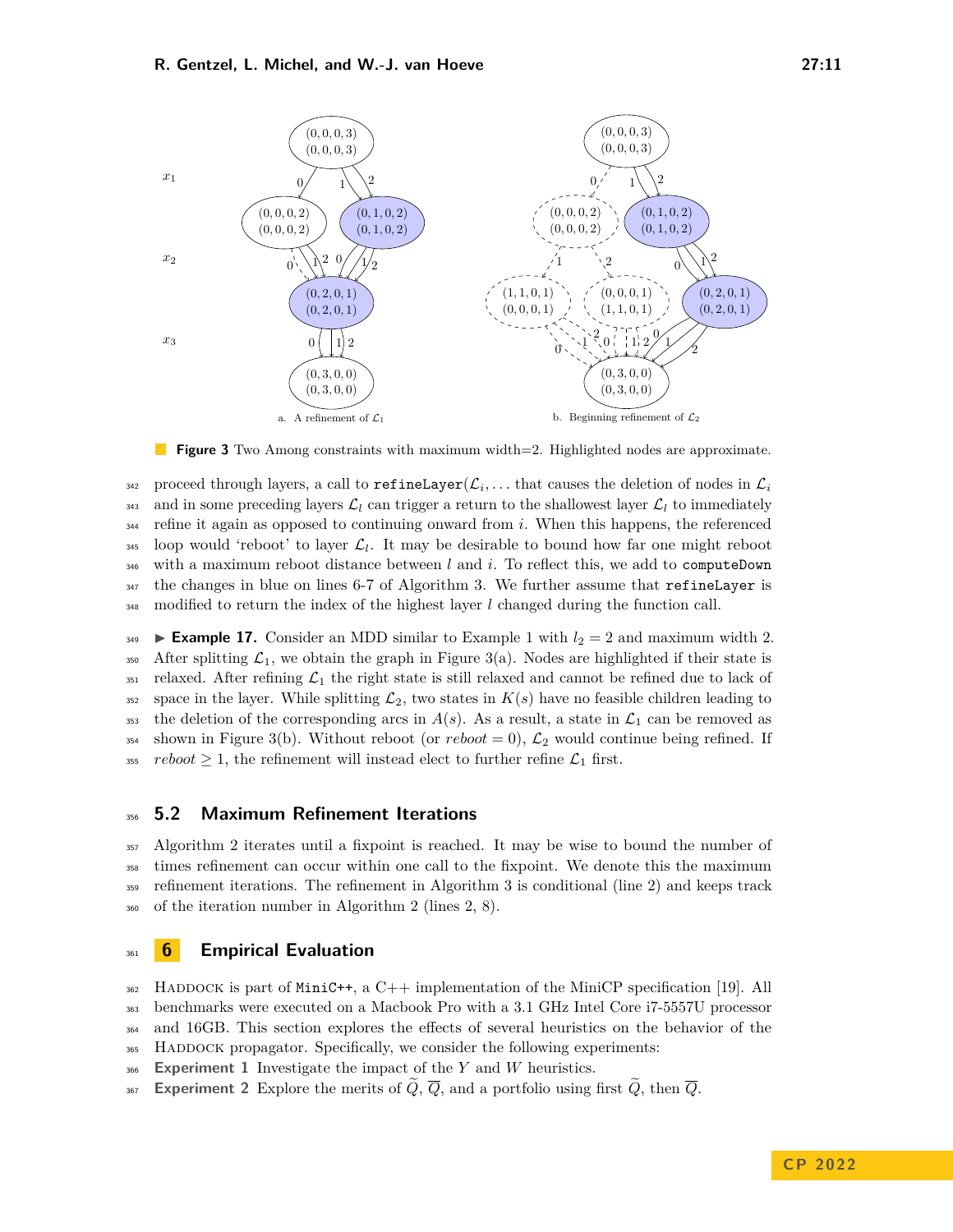<span id="page-11-0"></span>

| Instance |                                       |      |         | Width 16 |      | Width 32<br>Width 64 |         |      |      |      |         |                  |      |
|----------|---------------------------------------|------|---------|----------|------|----------------------|---------|------|------|------|---------|------------------|------|
|          |                                       | HR.  | $_{LR}$ | HD       | LD   | HR.                  | $_{LR}$ | HD   | LD   | HR   | $_{LR}$ | HD               | LD   |
|          | МA                                    | 1.9  | 3.4     | 3.6      | 6.2  | 2.2                  | 1.5     | 1.0  | 1.9  | 2.1  | 1.1     | 0.6              | 1.1  |
|          | LA                                    | 5.4  | 1.5     | 6.0      | 2.5  | 2.3                  | 1.0     | 1.1  | 0.9  | 1.7  | 0.8     | 0.6              | 0.9  |
| $C-I$    | MinPIL                                | 2.1  | 0.6     | 1.4      | 1.0  | 1.0                  | 0.7     | 1.1  | 0.9  | 0.4  | 0.9     | 0.7              | 0.8  |
|          | MinPI <sup><math>\dagger</math></sup> | 2.2  | 4.3     | 5.0      | 7.9  | 1.0                  | 1.1     | 1.2  | 1.2  | 1.0  | 0.9     | 0.8              | 1.0  |
|          | MaxPL                                 | 1.7  | 2.7     | 1.6      | 2.2  | 0.9                  | 1.4     | 0.9  | 1.3  | 0.5  | 0.6     | 0.6              | 0.6  |
|          | $MaxPI+$                              | 3.7  | 3.2     | 5.2      | 6.7  | 1.0                  | 1.1     | 0.8  | 1.1  | 1.4  | 1.0     | 1.0              | 0.9  |
|          | MA                                    | 12.4 | 9.3     | 10.6     | 10.5 | 5.8                  | 4.5     | 6.7  | 4.3  | 3.8  | 3.0     | $\overline{4.2}$ | 3.2  |
|          | LA                                    | 19.1 | 14.2    | 12.3     | 12.9 | 5.7                  | 4.9     | 4.2  | 4.7  | 5.0  | 2.0     | 3.9              | 2.7  |
| $C-II$   | MinPIL                                | 8.1  | 5.9     | 5.2      | 5.2  | 2.2                  | 6.5     | 1.4  | 5.5  | 2.0  | 1.0     | 1.4              | 0.8  |
|          | $MinPI^+$                             | 8.2  | 9.9     | 10.5     | 10.1 | 4.0                  | 2.0     | 4.7  | 2.1  | 3.0  | 1.5     | 2.8              | 1.5  |
|          | MaxPIL                                | 6.7  | 5.7     | 4.8      | 4.2  | 4.7                  | 4.5     | 1.4  | 3.2  | 1.5  | 1.9     | 1.3              | 1.8  |
|          | $MaxPI^+$                             | 7.7  | 9.0     | 10.1     | 9.2  | 3.8                  | 3.0     | 3.6  | 3.4  | 2.6  | 2.9     | 3.2              | 2.8  |
|          | МA                                    | 21.2 | 28.8    | 27.2     | 18.4 | 19.6                 | 20.7    | 13.7 | 19.1 | 15.9 | 18.6    | 14.8             | 19.8 |
| $C-III$  | LA                                    | 17.7 | 27.7    | 30.0     | 24.7 | 18.7                 | 14.5    | 15.6 | 14.1 | 19.9 | 14.4    | 15.1             | 16.0 |
|          | MinPIL                                | 16.5 | 18.1    | 20.1     | 15.4 | 16.7                 | 11.1    | 10.8 | 11.2 | 16.1 | 11.4    | 13.9             | 11.5 |
|          | $MinPI^+$                             | 19.5 | 29.1    | 23.8     | 23.6 | 16.7                 | 16.3    | 12.8 | 16.9 | 17.1 | 15.8    | 12.8             | 15.4 |
|          | MaxPIL                                | 15.5 | 21.5    | 13.4     | 19.5 | 17.1                 | 12.9    | 11.9 | 16.8 | 13.7 | 14.8    | 13.8             | 17.0 |
|          | $MaxPI^+$                             | 22.4 | 26.0    | 27.0     | 23.5 | 16.5                 | 11.8    | 11.9 | 11.4 | 16.4 | 12.7    | 12.7             | 12.4 |

**Table 1** CPU time (seconds) to obtain all solutions for Nurse Rostering using *HP* =  $[\langle Y, Q, W \rangle, \langle Y, \overline{Q}, W \rangle]$  for different *Y* (columns) and *W* (rows) heuristics.

<sup>368</sup> **Experiment 3** Explore portfolios where constraint groups are prioritized.

<sup>369</sup> **Experiment 4** Investigate the impact of *reboots*.

<sup>370</sup> **Experiment 5** Investigate how results carry over to MDD propagators with other constraints.

 **Experiment 1: Role of** *Y* **and** *W***.** First, we evaluate the performance of the *Y* and *W* heuristics on three "nurse rostering" problems from [\[16\]](#page-15-16), which ask to schedule nurse work shifts over a horizon of 40 days, subject to a collection of Among constraints. There are <sup>374</sup> three classes of instances: Class C-I requires at most 6 out of 8 consecutive work days and at least 22 out of 30 consecutive work days. C-II uses 6 out of 9 and 20 out of 30, while C-III

<sup>376</sup> uses 7 out of 9 and 22 out of 30. Each instance also requires 4 or 5 work days each week.

377 The portfolio was set to use  $[\langle Y, \overline{Q}, W \rangle, \langle Y, \overline{Q}, W \rangle]$ . Namely, layer refinement is driven by <sup>378</sup> approximate equivalence first, followed by strict equality when space is still available. *Y* and <sup>379</sup> *W* are selected among the following options:

380 **HR** Define  $Y(s) = \text{rank}(s)$  to select the most recent state first.

381 **LR** Define  $Y(s) = -\text{rank}(s)$  to select the oldest state first.

**HD** Define  $Y(s) = |\delta^-(s)|$  to select the state with largest in-degree.

**LD** Define  $Y(s) = -\left|\delta^-(s)\right|$  to select the state with lowest in-degree.

**MA**  $W(s) = -\left|\delta^-(s)\right|$  ranks nodes according to decreasing arc set cardinality.

**LA**  $W(s) = |\delta^-(s)|$  ranks nodes according to increasing arc set cardinality.

386 **MinPI**<sup> $\downarrow$ </sup>  $W(s) = -\min_{p \in \delta^{-1}(s)} \text{rank}(p)$  ranks nodes with decreasing age of oldest parent.

387 **MinPI** $\uparrow$   $W(s) = \min_{p \in \delta^-(s)} \text{rank}(p)$  ranks nodes with increasing age of oldest parent.

388 **MaxPI** $\downarrow$   $W(s) = -\max_{p \in \delta^-(s)} \text{rank}(p)$  ranks nodes with decreasing age of youngest parent.

**MaxPI** $\uparrow$   $W(s) = \max_{p \in \delta^{-1}(s)} \text{rank}(p)$  ranks nodes with increasing age of youngest parent.

<sup>390</sup> Table [1](#page-11-0) shows the CPU time taken for each combination of *Y* and *W* above. The state  $_{391}$  equivalence function used for approximate equivalence is from example [10](#page-7-0) using  $t = 3$ , <sup>392</sup> maximal reboot distance is 0 and maximum refinement is 10.

 These results indicate that both *Y* and *W* have a clear impact on the method. While no single pair *Y* ,*W* dominate, the *LR* option for *Y* seems to fare particularly well. Likewise, MinPI↓ and MaxPI↓ appear to be consistently effective. We also observe that implementing this generic heuristic framework introduces minimal, if not negligible, overhead.

- **Experiment 2: Role of**  $\widetilde{Q}$  **vs.**  $\overline{Q}$ . Consider the role of the two equivalence heuristics.
- <sup>398</sup> Figure [4](#page-12-0) graphs the shortest time and least number of backtracks when  $\tilde{Q}$  is used alone,  $\overline{Q}$  is 399 used alone, or as a portfolio  $[\widetilde{Q}, \overline{Q}]$ . At higher widths, the heuristic bundle with  $\widetilde{Q}$  stagnates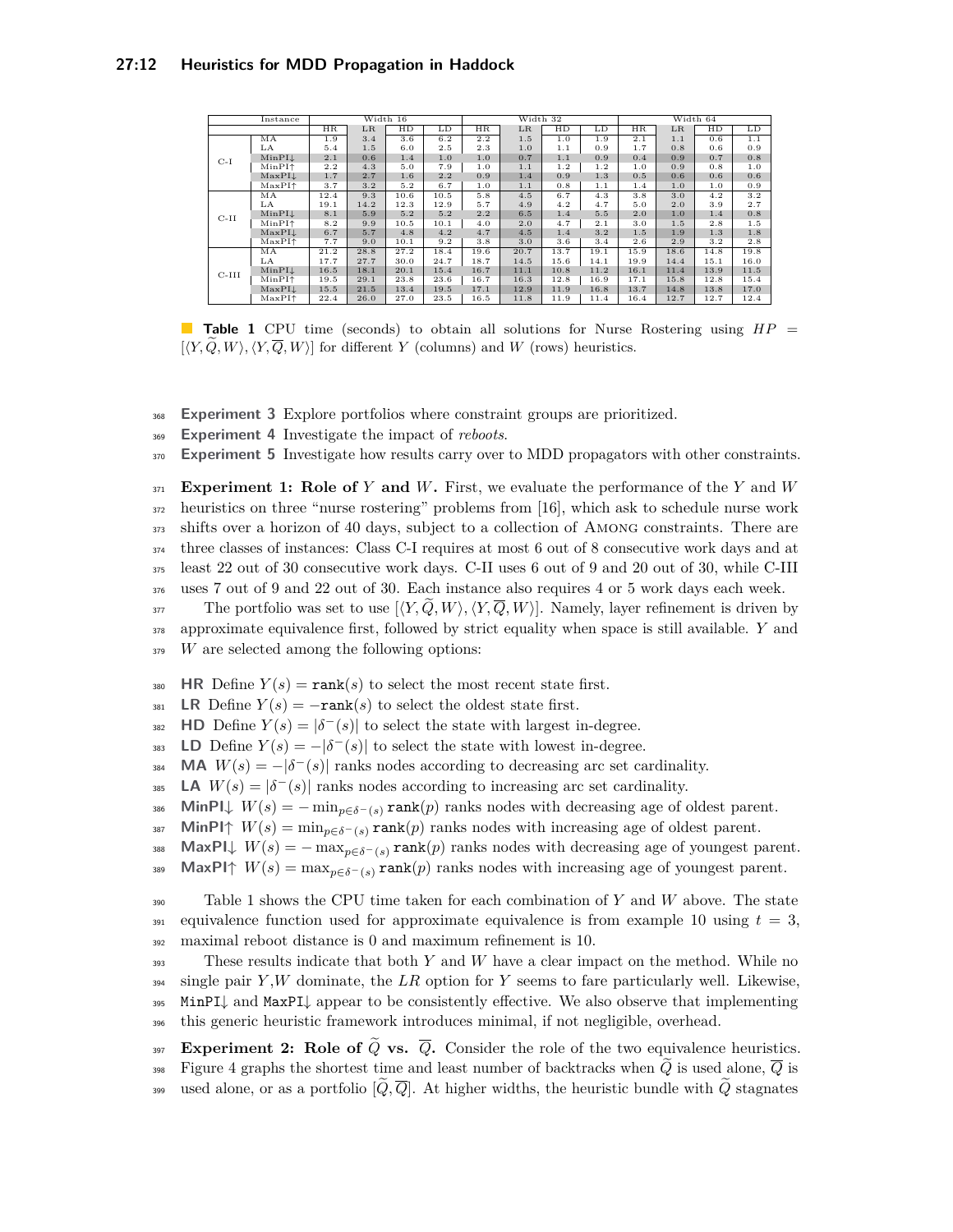

<span id="page-12-0"></span>**Figure 4** CPU time (left) and backtracks (right) for finding all solutions for amongNurse using different equivalence functions.

<span id="page-12-1"></span>**Figure 5** CPU time (left) and backtracks (right) for finding all solutions for amongNurse with different constraint group portfolios.



<sup>400</sup> since the approximate equivalence prevents it from making full use of the width. The bundle  $\overline{Q}$  improves as the width increases, which is good. Yet, the best results come from the <sup>402</sup> portfolio which suggest that coarser equivalence is helpful to more judiciously make use of  $\frac{403}{403}$  the space in each layer and rely on the stricter  $\overline{Q}$  when space is plentiful.

<sup>404</sup> **Experiment 3: Portfolio with constraint groups.** Given the three classes of constraints <sup>405</sup> that model different aspects (lower bounding the number of work days: *minW*, upper <sup>406</sup> bounding the number of work days: *maxW* and restricting the number of work days to <sup>407</sup> 4 or 5 in any given week: *resW*) it is tempting to rely on 3 constraint groups and use a 408 portfolio based on the three bundles of heuristics  $\{H(minW), H(maxW), H(resW)\}$ . To 409 simplify, we test three portfolios:  $minW$  First  $([H(minW), H(maxW \wedge resW)]$ ,  $maxW$  $\text{First } ([H(maxW), H(minW \wedge resW)]), \text{ and } resW \text{ First } ([H(resW), H(minW \wedge maxW)]).$  $\text{411}$  Figure [5](#page-12-1) shows the results while using  $\langle LR, \overline{Q}, \text{MinPI}\downarrow\rangle$  for each bundle; the results are quite <sup>412</sup> spread out. The best performance, on all of C-I, C-II, and C-III, occurs whenever *resW* is <sup>413</sup> the first entry in the portfolio, giving it the first opportunity to drive refinements.

 The characteristics of constraints in *resW* do explain such a behavior. First, these always <sup>415</sup> have the *tightest* bounds  $(l = 4$  and  $u = 5)$ . Refining on the tightest constraints may give better opportunities for filtering. Second, the *resW* constraint groups are always the smallest. Last, *resW* constraints are stated over disjoint variable sets and since refinements occur on a layer basis (layers are associated to variables) the refinements are more *focused*.

<sup>419</sup> **Experiment 4: Reboot for Multiple AllDifferent.** The assessment of the reboot <sup>420</sup> heuristic is done with randomly generated CSPs that use allDifferent constraints, are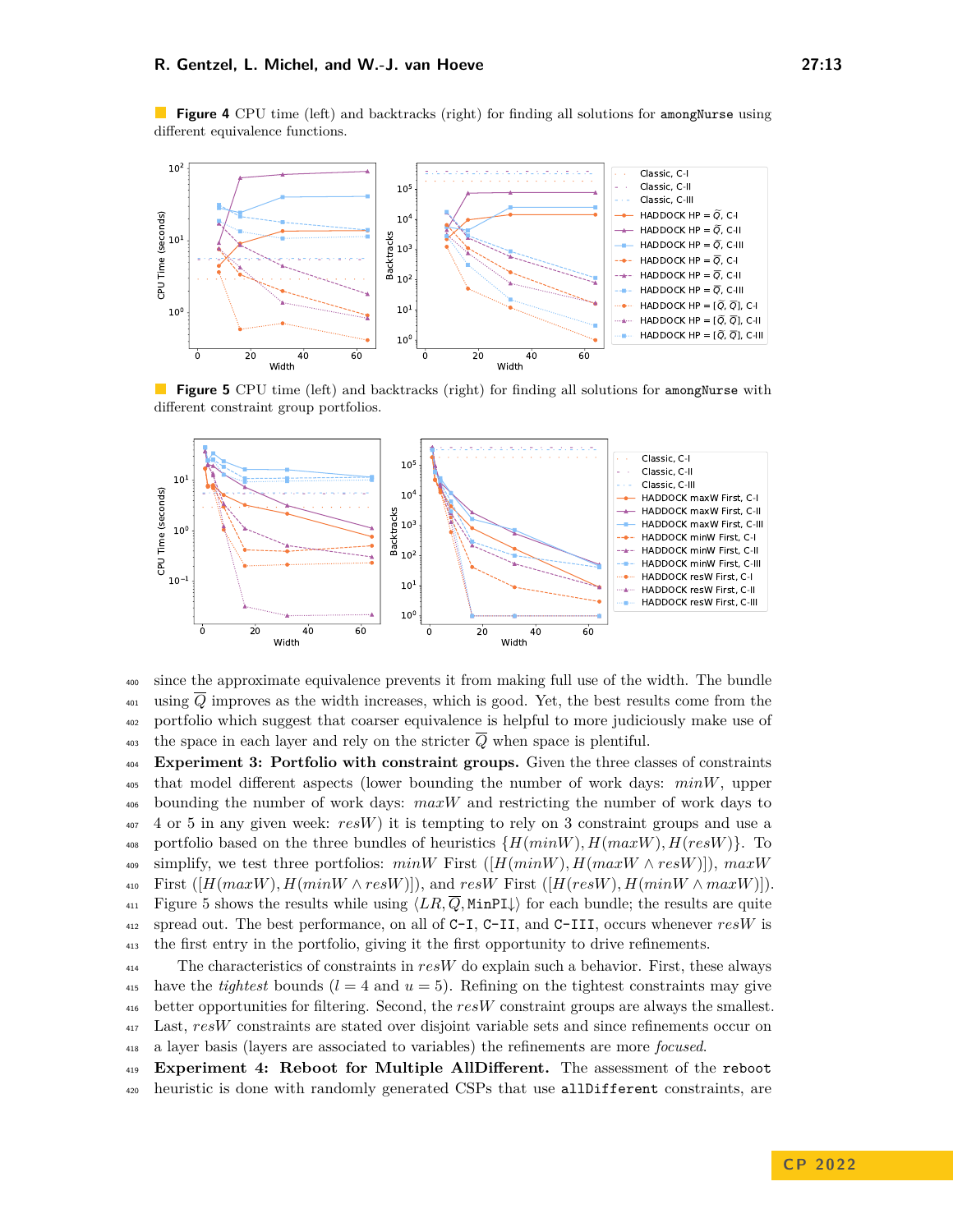<span id="page-13-0"></span>**Figure 6** CPU time (left) and backtracks (right) for proving infeasibility for Multiple AllDifferent across different reboot values using  $HP = \langle HR, \overline{Q}, MinPI \downarrow \rangle$ .



<span id="page-13-1"></span>**Table 2** Multiple AllDifferent for different reboot values using  $HP = \langle HR, \overline{Q}, MinPI \downarrow \rangle$  and a width of 16. Each row reports the fraction of full reboots and runtime (in seconds).

<sup>421</sup> infeasible and take a non-negligible amount of time to solve with a classic solver. The generator uses the parameters  $\langle n, d, \left[ (s_1, f_1, p_1), \ldots, (s_k, f_k, p_k) \right] \rangle$  where *n* is the number of variables, *d* is the domain size, and each  $(s_i, f_i, p_i)$  tuple describes a single group of constraints. Group *i* uses  $(s_i, f_i, p_i)$  to produce a set of AllDifferent constraints. Each constraint  $c_k$  in that set ranges over a random subset (of size  $\geq 2$ ) of variables sampled from  $\{x_k, f_{i+1}, \ldots, x_k, f_{i+s_i}\}\$  where each <sup>426</sup> [v](http://hidden.url.domain)ariable has a probability  $p_i$  of being included. Three instances (available online at  $\frac{http!}{\sqrt{2}}$ <sup>427</sup> [hidden.url.domain](http://hidden.url.domain)) were created from ⟨50*,* 7*,* [(3*,* 1*,* 1)*,*(6*,* 6*,* 1)*,*(10*,* 1*, .*3)*,*(8*,* 5*, .*6)*,*(20*,* 7*, .*2)]. <sup>428</sup> Performance is measured with time and backtracks to prove infeasibility.

Figure [6](#page-13-0) shows the performance using a heuristic bundle of  $\langle HR, \overline{Q}, MinPI \downarrow \rangle$  for different <sup>430</sup> maximum reboot values with INF representing an unlimited reboot. A dramatic improvement <sup>431</sup> in performance occurs around reboots between 4 and 6 that gets erased as the maximum <sup>432</sup> reboot increases. When a reboot occurs, the refinement either moves as far back as possible or <sup>433</sup> is stopped by the maximum reboot distance (Algorithm [3,](#page-9-2) line 7). To shed light on Figure [6,](#page-13-0) <sup>434</sup> consider Table [2](#page-13-1) that gives the percentage of *full* reboots across all calls to computeDown <sup>435</sup> during the search, that is, reboots that were not cut short. The gains occurs when around <sup>436</sup> 80 − 90%. By the time *reboot* = 7, 98% of reboots are full meaning any further increase <sup>437</sup> is unlikely to improve refinements but may still add overhead. In the benchmarks, each <sup>438</sup> AllDifferent constraint has at most 7, sometimes fewer, variables. Hence, the reboot *may* <sup>439</sup> *benefit from staying within the scope of the constraint*. A tempting Auto strategy for limiting reboots for any variable  $x_i$  associated to layer  $\mathcal{L}_i$  is as follows. As usual, let  $vars(c)$  denote <sup>441</sup> the set of variables appearing in *c* and  $cstr(x)$  be the set of constraints mentioning variable 442 *x*. Let  $\mathcal{L}(x)$  be the layer of variable *x*. Then,

443 
$$
related(x_i) = \bigcup_{c \in \text{cstr}(x_i) \mid \left| \text{vars}(c) \right| \le \frac{|X|}{2}} \text{vars}(c)
$$

 $i<sup>444</sup>$  in  $reboot(i) = \min_{y \in related(x_i)} index(\mathcal{L}(y))$  denotes the layer that the propagator should <sup>445</sup> return to when refinement aborts early. The rationale is to consider the shallowest layer of 446 variables directly related to  $x_i$  provided that the constraint connecting them does not cover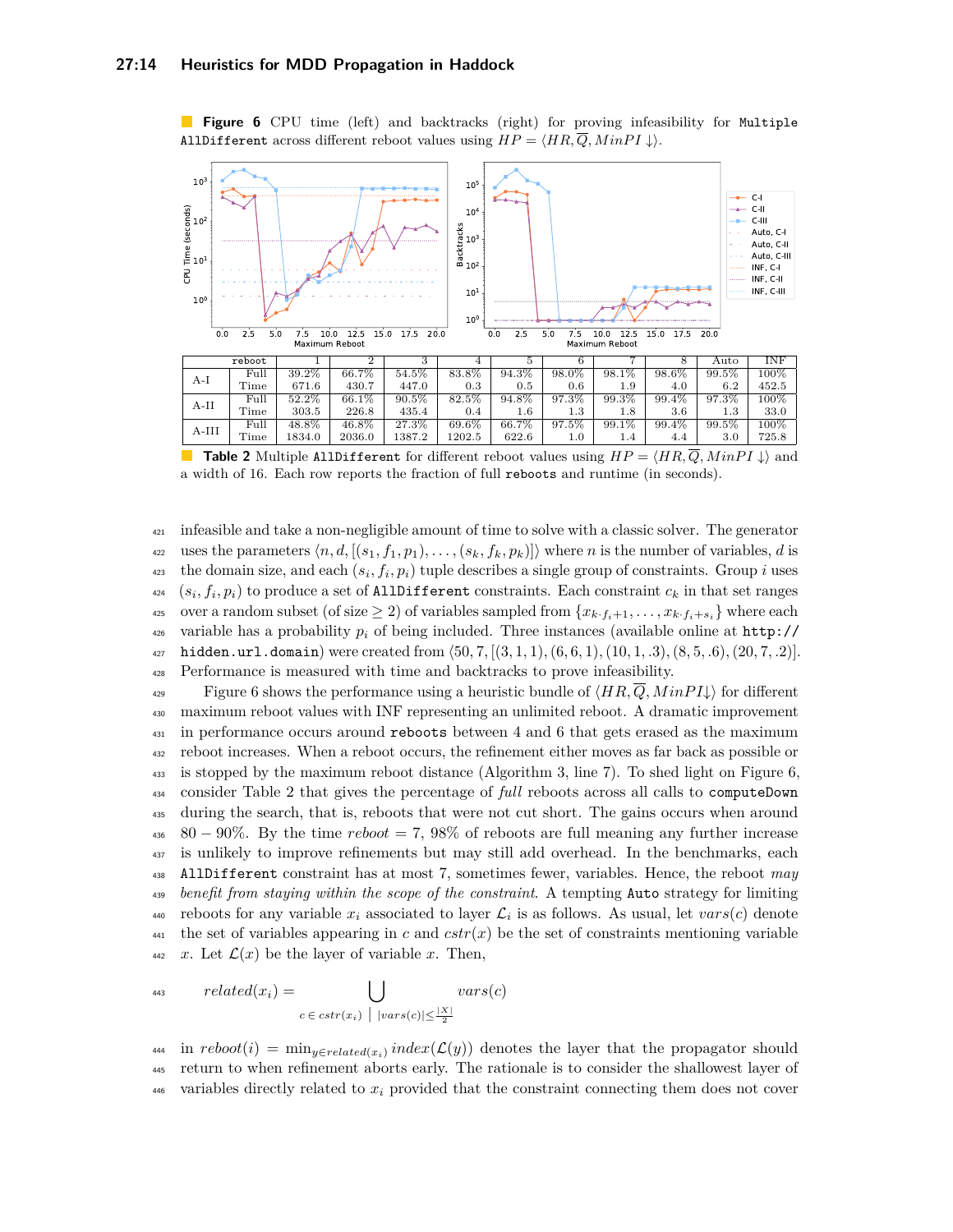<span id="page-14-1"></span>

|         |                   | <b>HR</b> | LR      | HD      | LD      |
|---------|-------------------|-----------|---------|---------|---------|
|         | МA                | 755.98    | 920.56  | 899.14  | 917.74  |
|         | LA                | 746.80    | 939.54  | 925.50  | 933.94  |
| $A-I$   | $MinPI\downarrow$ | 0.91      | 0.91    | 0.90    | .91     |
|         | MinPI $\uparrow$  | 795.84    | 949.96  | 923.89  | 935.30  |
|         | MaxPIL            | 0.90      | 0.92    | 0.91    | 0.92    |
|         | MaxPI↑            | 808.84    | 961.56  | 923.37  | 931.59  |
|         | МA                | 224.45    | 311.54  | 304.52  | 302.08  |
|         | LA                | 228.62    | 318.84  | 303.10  | 308.09  |
| $A-II$  | $MinPI\downarrow$ | 1.28      | 1.29    | 1.33    | 1.28    |
|         | MinPI $\uparrow$  | 203.46    | 267.36  | 260.42  | 270.50  |
|         | MaxPIL            | 1.29      | 1.29    | 1.29    | 1.31    |
|         | MaxPI↑            | 206.10    | 268.60  | 259.29  | 261.77  |
|         | МA                | 2594.93   | 3240.10 | 3553.28 | 3546.93 |
|         | LA                | 2595.43   | 3138.61 | 3481.61 | 3622.81 |
| $A-III$ | MinPIL            | 1.00      | 390.37  | 0.87    | 0.89    |
|         | MinPI $\uparrow$  | 2420.01   | 2926.05 | 3256.71 | 3316.82 |
|         | MaxPIL            | 0.98      | 375.55  | 0.87    | 0.85    |
|         | MaxPI↑            | 2507.99   | 2938.20 | 3275.93 | 3321.35 |

**Table 3** CPU time (sec.) to prove infeasibility for Multiple AllDifferent using  $\overline{Q}$  for different *Y* (columns) and *W* (rows) heuristics with the MDD *width* = 16.

<span id="page-14-2"></span>

|                                                                                                                                  | reboot         |      |      |      |      |      | b.   |      |      |       | Auto | INF   |
|----------------------------------------------------------------------------------------------------------------------------------|----------------|------|------|------|------|------|------|------|------|-------|------|-------|
|                                                                                                                                  | $_{\rm Total}$ | 0%   | 14%  | 44%  | 54%  | 66%  | 75%  | 85%  | 87%  | 93%   | 49%  | 100%  |
|                                                                                                                                  | CPU Time       | 5.99 | 7.29 | 6.24 | 7.85 | 6.72 | 8.79 | 9.14 | 8.77 | 12.38 | 6.31 | 16.12 |
|                                                                                                                                  | Backtracks     | 2960 | 3682 | 2672 | 2848 | 2187 | 2280 | 1735 | 2030 | 633   | 2416 | 13    |
| <b>Table 4</b> AIS $(n = 11)$ for different reboot with $HP = \langle HR, \overline{Q}, MinPI\downarrow \rangle$ and width = 16. |                |      |      |      |      |      |      |      |      |       |      |       |

<sup>447</sup> a majority of the variables in the CSP. Figure [6](#page-13-0) and Table [2](#page-13-1) give the results. While the Auto <sup>448</sup> strategy does not beat the best static reboot value shown, it performs quite well and avoids <sup>449</sup> the risk of setting the maximum reboot too small or too large.

 **Experiment 5: Similarities across benchmarks.** Last, we check how the heuristics behave across benchmarks. Table [3](#page-14-1) gives results for different *Y* and *W* using the All Different 452 benchmarks with a reboot of 6. While  $MinPI\downarrow$  and  $MaxPI\downarrow$  are again the clear favorites for *W*, *HR* appears to be the best option for *Y* . This differs from Nurse Rostering and underlines the usefulness of having programmable heuristics.

 To assess whether Auto performs on other benchmarks, it is tested on the *All-Interval Series* problem (#007 on CSPLIB) measuring the time, number of backtracks, and percentage of full reboots when looking for all solutions. Table [4](#page-14-2) shows the results with  $n = 11$ . Auto picks a good compromise somewhere between 2 and 3 which matches the arity of the absolute value constraints. Using an infinite reboot pays off in backtracks, but not in run time.

# <span id="page-14-0"></span><sup>460</sup> **7 Conclusion**

 Heuristics can have a significant impact on the filtering ability of an MDD propagator and ultimately on the efficiency of a model. This paper introduces several heuristics that govern such behaviors, formalized their integration into a generic framework, and reported on the impact they have in practice. Interestingly it led to an *automatic* setting for the reboot heuristic. The keystone of the paper is the recognition that such heuristics should be user programmable to get the most out of decision diagram technologies.

## <sup>467</sup> **Acknowledgments**

<sup>468</sup> Laurent Michel and Rebecca Gentzel were partially supported by Synchrony. Willem-Jan

<sup>469</sup> van Hoeve was partially supported by Office of Naval Research Grant No. N00014-21-1-2240

<sup>470</sup> and National Science Foundation Award #1918102.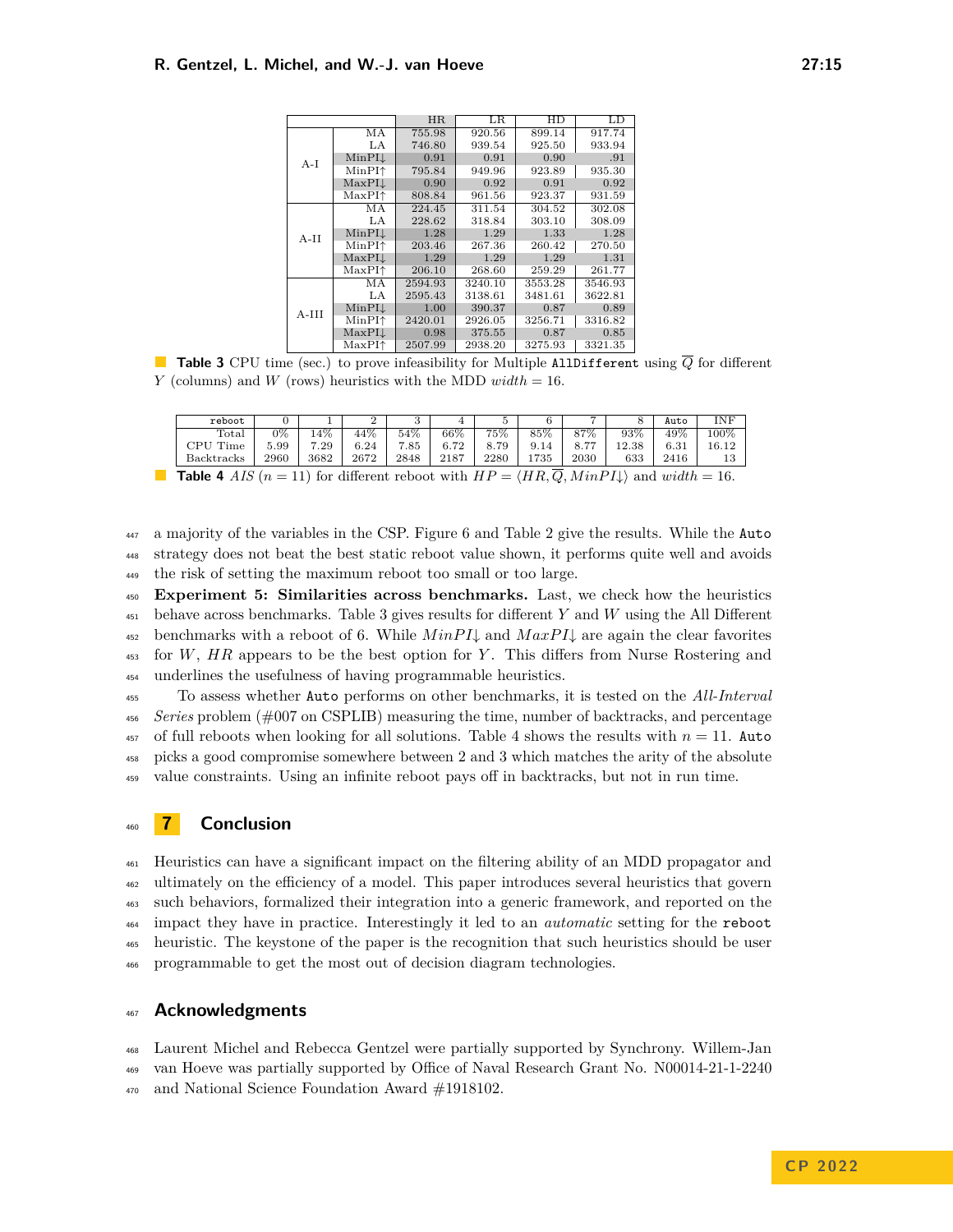<span id="page-15-18"></span><span id="page-15-17"></span><span id="page-15-16"></span><span id="page-15-15"></span><span id="page-15-14"></span><span id="page-15-13"></span><span id="page-15-12"></span><span id="page-15-11"></span><span id="page-15-10"></span><span id="page-15-9"></span><span id="page-15-8"></span><span id="page-15-7"></span><span id="page-15-6"></span><span id="page-15-5"></span><span id="page-15-4"></span><span id="page-15-3"></span><span id="page-15-2"></span><span id="page-15-1"></span><span id="page-15-0"></span>

| 471        |    | References -                                                                                                                                                                      |
|------------|----|-----------------------------------------------------------------------------------------------------------------------------------------------------------------------------------|
| 472        | 1  | Tobias Achterberg, Thorsten Koch, and Alexander Martin.<br>Branching rules revisited.                                                                                             |
| 473        |    | Operations Research Letters, 33, 2005. doi:10.1016/j.orl.2004.04.002.                                                                                                             |
| 474        | 2  | H. R. Andersen, T. Hadzic, J. N. Hooker, and P. Tiedemann. A Constraint Store Based on                                                                                            |
| 475        |    | Multivalued Decision Diagrams. In Proceedings of CP, volume 4741 of LNCS, pages 118-132.                                                                                          |
| 476        |    | Springer, 2007.                                                                                                                                                                   |
| 477        | 3  | David L. Applegate, Robert E. Bixby, Vašek Chvátal, and William Cook. Finding cuts in the                                                                                         |
| 478        |    | tsp. Annals of Physics, 54, 1995.                                                                                                                                                 |
| 479<br>480 | 4  | N. Beldiceanu and E. Contejean. Introducing Global Constraints in CHIP.<br>Journal of<br>Mathematical and Computer Modelling, 20(12):97-123, 1994.                                |
| 481        | 5  | Yoshua Bengio, Andrea Lodi, and Antoine Prouvost. Machine learning for combinatorial                                                                                              |
| 482        |    | optimization: A methodological tour d'horizon. European Journal of Operational Research,                                                                                          |
| 483        |    | 290:405-421, 4 2021. doi:10.1016/J.EJOR.2020.07.063.                                                                                                                              |
| 484<br>485 | 6  | D. Bergman, A. A. Cire, W.-J. van Hoeve, and J. N. Hooker. Decision Diagrams for<br>Optimization. Springer, 2016.                                                                 |
| 486        | 7  | Raphaël Boudreault and Claude-Guy Quimper. Improved cp-based lagrangian relaxation                                                                                                |
| 487        |    | approach with an application to the tsp. In Proceedings of the Thirtieth International Joint                                                                                      |
| 488        |    | Conference on Artificial Intelligence, IJCAI, volume 21, pages 1374-1380, 2021.                                                                                                   |
| 489        | 8  | Frédéric Boussemart, Fred Hemery, and Christophe Lecoutre. Revision ordering heuristics for                                                                                       |
| 490        |    | the constraint satisfaction problem. In First International Workshop: Constraint Propagation                                                                                      |
| 491        |    | and Implementation, 2004. URL: http://www.cril.univ-artois.fr/~lecoutre/research/                                                                                                 |
| 492        |    | publications/2004/CPW2004.ps.                                                                                                                                                     |
| 493        | 9  | T Fahle and M Sellman. Cost based filtering for the constrained knapsack problem. Annals of                                                                                       |
| 494        |    | Operations Research, 115:73-93, 2002.                                                                                                                                             |
| 495        | 10 | J. M. Gauthier and G. Ribière. Experiments in mixed-integer linear programming using                                                                                              |
| 496        |    | pseudo-costs. Mathematical Programming, 12, 1977. doi:10.1007/BF01593767.                                                                                                         |
| 497        | 11 | R. Gentzel, L. Michel, and W.-J. van Hoeve. Haddock: A language and architecture for                                                                                              |
| 498        |    | decision diagram compilation. In Principles and Practice of Constraint Programming. CP<br>2020, volume 12333 of Lecture Notes in Computer Science, pages 531-547. Springer, Cham, |
| 499<br>500 |    | 2020.                                                                                                                                                                             |
| 501        | 12 | X. Gillard, P. Schaus, and Coppé. Ddo, a Generic and Efficient Framework for MDD-Based                                                                                            |
| 502        |    | Optimization. In Proceedings of the International Joint Conference on Artificial Intelligence                                                                                     |
| 503        |    | (IJCAI), 2020.                                                                                                                                                                    |
| 504        | 13 | Gilles Pesant Gilles, Claude Guy Quimper, and Alessandro Zanarini. Counting-based search:                                                                                         |
| 505        |    | Branching heuristics for constraint satisfaction problems. Journal of Artificial Intelligence                                                                                     |
| 506        |    | Research, 43, 2012. doi:10.1613/jair.3463.                                                                                                                                        |
| 507        | 14 | T. Hadžić, J. N. Hooker, B. O'Sullivan, and P. Tiedemann. Approximate compilation of                                                                                              |
| 508        |    | constraints into multivalued decision diagrams. In P. J. Stuckey, editor, Principles and Practice                                                                                 |
| 509        |    | of Constraint Programming (CP 2008), volume 5202 of Lecture Notes in Computer Science,                                                                                            |
| 510        |    | pages 448–462. Springer, 2008.                                                                                                                                                    |
| 511        | 15 | R M Haralick and G L Elliot. Increasing tree search efficiency for constraint satisfaction                                                                                        |
| 512        |    | problems. Artificial Intelligence, 14:263-313, 1980.                                                                                                                              |
| 513        | 16 | S. Hoda, W.-J. van Hoeve, and J. N. Hooker. A Systematic Approach to MDD-Based Constraint                                                                                         |
| 514        |    | Programming. In Proceedings of CP, volume 6308 of LNCS, pages 266-280. Springer, 2010.                                                                                            |
| 515        | 17 | R. M. Keller. Formal Verification of Parallel Programs. Communications of the ACM,                                                                                                |
| 516        |    | $19(7):371-384, 1976.$                                                                                                                                                            |
| 517        | 18 | M. Lagerkvist and C. Schulte. Propagator groups. In Ian Gent, editor, Fifteenth International                                                                                     |
| 518        |    | Conference on Principles and Practice of Constraint Programming, Lisbon, Portugal, volume                                                                                         |
| 519        |    | 5732 of Lecture Notes in Computer Science, pages 524-538. Springer-Verlag, 2009.                                                                                                  |
| 520        | 19 | Laurent Michel, Pierre Schaus, Pascal Van Hentenryck. MiniCP: A lightweight solver for                                                                                            |
| 521        |    | constraint programming, 2018. Available from https://minicp.bitbucket.io.                                                                                                         |